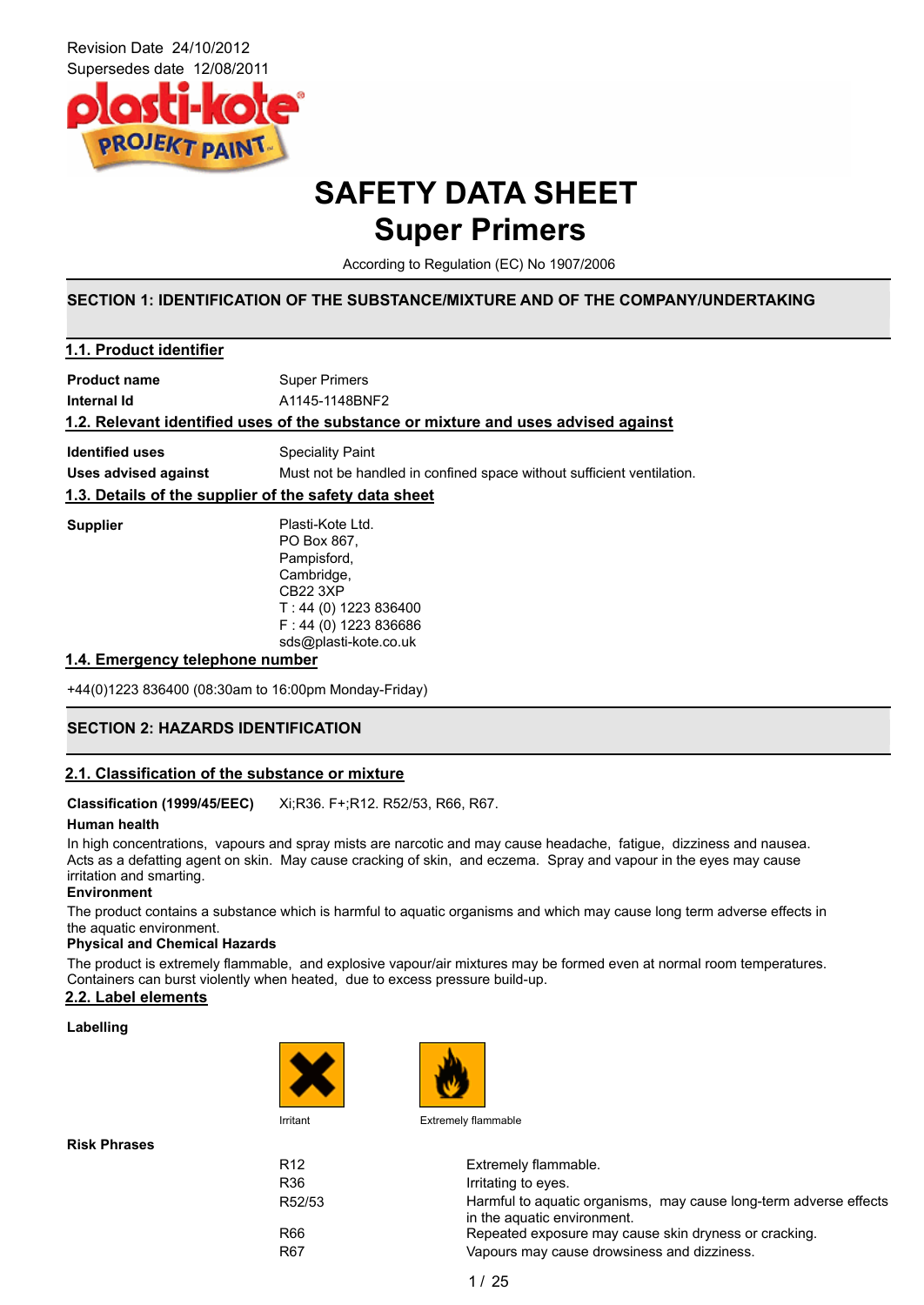| A1              | Pressurized container: protect from sunlight and do not expose to<br>temperatures exceeding 50°C. Do not pierce or burn, even after<br>use. |
|-----------------|---------------------------------------------------------------------------------------------------------------------------------------------|
| A2              | Do not spray on a naked flame or any incandescent material.                                                                                 |
| S <sub>2</sub>  | Keep out of the reach of children.                                                                                                          |
| S <sub>16</sub> | Keep away from sources of ignition - No smoking.                                                                                            |
| S <sub>23</sub> | Do not breathe vapour/spray.                                                                                                                |
| S24/25          | Avoid contact with skin and eyes.                                                                                                           |
| S <sub>26</sub> | In case of contact with eyes, rinse immediately with plenty of water<br>and seek medical advice.                                            |
| S <sub>29</sub> | Do not empty into drains.                                                                                                                   |
| S <sub>51</sub> | Use only in well-ventilated areas.                                                                                                          |
|                 |                                                                                                                                             |

### **2.3. Other hazards**

This product does not contain any PBT or vPvB substances.

### **SECTION 3: COMPOSITION/INFORMATION ON INGREDIENTS**

### **3.2. Mixtures**

| <b>ACETONE</b>                                                                                                             |                   |                                                                       | 25-50%   |
|----------------------------------------------------------------------------------------------------------------------------|-------------------|-----------------------------------------------------------------------|----------|
| CAS-No.: 67-64-1                                                                                                           | EC No.: 200-662-2 |                                                                       |          |
| Classification (EC 1272/2008)<br>Flam. Liq. 2 - H225<br><b>EUH066</b><br>Eye Irrit. 2 - H319<br>STOT SE 3 - H336           |                   | Classification (67/548/EEC)<br>F; R11<br>Xi;R36<br><b>R66</b><br>R67  |          |
| <b>XYLENE</b>                                                                                                              |                   |                                                                       | 5-10%    |
| CAS-No.: 1330-20-7                                                                                                         | EC No.: 215-535-7 |                                                                       |          |
| Classification (EC 1272/2008)<br>Flam. Liq. 3 - H226<br>Acute Tox. 4 - H312<br>Acute Tox. 4 - H332<br>Skin Irrit. 2 - H315 |                   | Classification (67/548/EEC)<br>R <sub>10</sub><br>Xn;R20/21<br>Xi;R38 |          |
| <b>BUTANE</b>                                                                                                              |                   |                                                                       | 5-10%    |
| CAS-No.: 106-97-8<br>Substance with National workplace exposure limits.                                                    | EC No.: 203-448-7 |                                                                       |          |
| Classification (EC 1272/2008)<br>Flam. Gas 1 - H220                                                                        |                   | Classification (67/548/EEC)<br>$F+;R12$                               |          |
| <b>TITANIUM DIOXIDE</b>                                                                                                    |                   |                                                                       | $1 - 5%$ |
| CAS-No.: 13463-67-7<br>Substance with National workplace exposure limits.                                                  | EC No.: 236-675-5 |                                                                       |          |
| Classification (EC 1272/2008)<br>Not classified.                                                                           |                   | Classification (67/548/EEC)<br>Not classified.                        |          |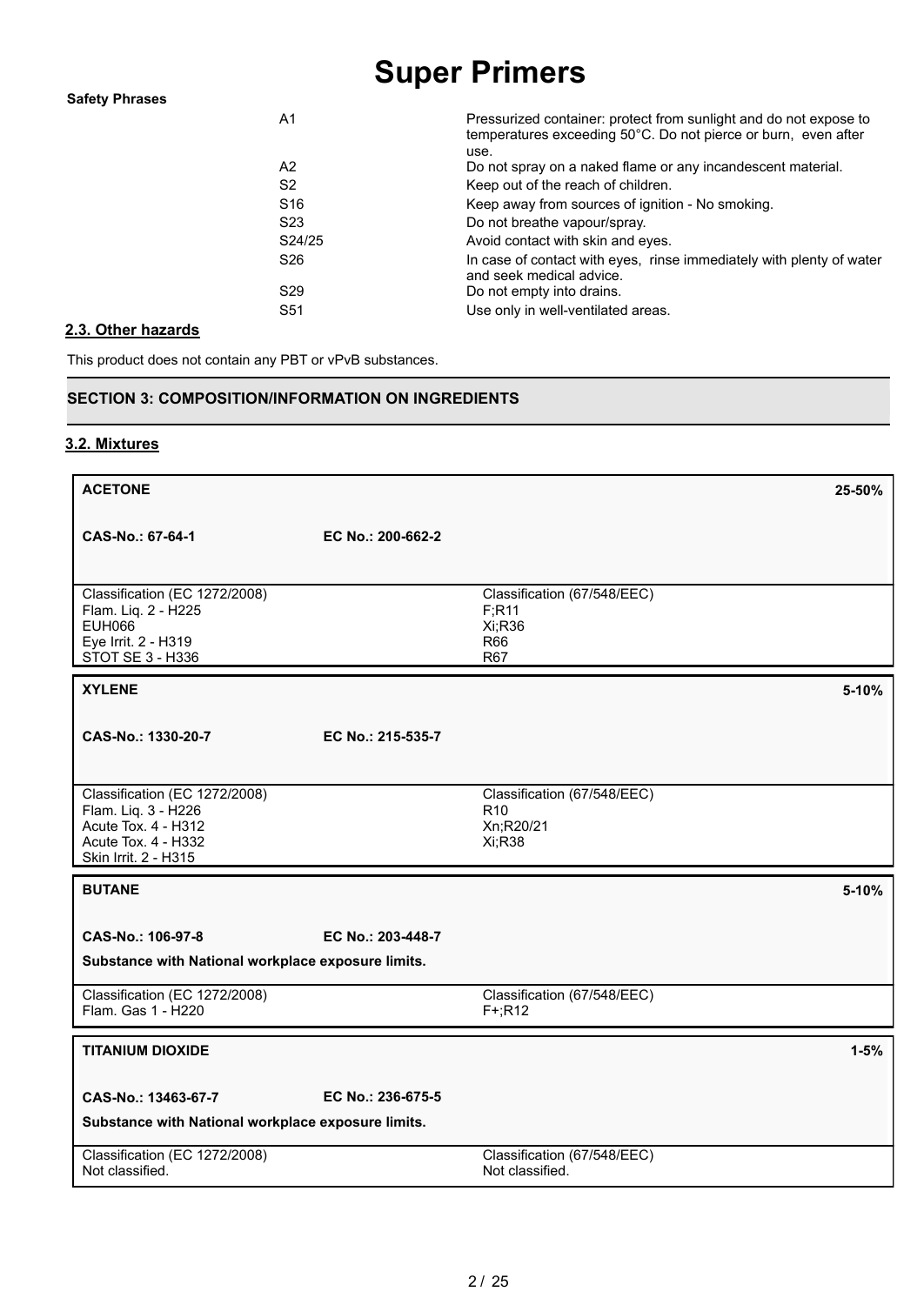| <b>KAOLIN</b>                                                                                                           |                   |                                                                   | $1 - 5%$ |
|-------------------------------------------------------------------------------------------------------------------------|-------------------|-------------------------------------------------------------------|----------|
| CAS-No.: 1332-58-7                                                                                                      | EC No.:           |                                                                   |          |
| Substance with National workplace exposure limits.                                                                      |                   |                                                                   |          |
| Classification (EC 1272/2008)<br>Not classified.                                                                        |                   | Classification (67/548/EEC)<br>Not classified.                    |          |
| <b>ISOBUTYL ACETATE</b>                                                                                                 |                   |                                                                   | $1 - 5%$ |
| CAS-No.: 110-19-0                                                                                                       | EC No.: 203-745-1 |                                                                   |          |
| Classification (EC 1272/2008)<br>Flam. Liq. 2 - H225<br><b>EUH066</b>                                                   |                   | Classification (67/548/EEC)<br>F; R11<br>R66                      |          |
| STODDARD SOLVENT (<0.1 % BENZENE)                                                                                       |                   |                                                                   | $1 - 5%$ |
| CAS-No.: 8052-41-3                                                                                                      | EC No.: 232-489-3 |                                                                   |          |
| Classification (EC 1272/2008)<br>Flam. Liq. 3 - H226<br><b>EUH066</b><br>Asp. Tox. 1 - H304<br>Aquatic Chronic 2 - H411 |                   | Classification (67/548/EEC)<br>Xn; R65.<br>N;R51/53.<br>R10, R66. |          |
| <b>BARIUM METABORATE</b>                                                                                                |                   |                                                                   | $1 - 5%$ |
| CAS-No.: 13701-59-2                                                                                                     | EC No.: 237-222-4 |                                                                   |          |
| Classification (EC 1272/2008)<br>Acute Tox. 4 - H302<br>Acute Tox. 4 - H332                                             |                   | Classification (67/548/EEC)<br>Xn;R20/22.                         |          |
| <b>ETHYLBENZENE</b>                                                                                                     |                   |                                                                   | $1 - 5%$ |
| CAS-No.: 100-41-4                                                                                                       | EC No.: 202-849-4 |                                                                   |          |
| Classification (EC 1272/2008)<br>Flam. Liq. 2 - H225<br>Acute Tox. 4 - H332                                             |                   | Classification (67/548/EEC)<br>F; R11<br>Xn;R20                   |          |
| <b>IRON OXIDE</b>                                                                                                       |                   |                                                                   | $1 - 5%$ |
| CAS-No.: 1309-37-1                                                                                                      | EC No.: 215-168-2 |                                                                   |          |
| Substance with National workplace exposure limits.                                                                      |                   |                                                                   |          |
| Classification (EC 1272/2008)<br>Not classified.                                                                        |                   | Classification (67/548/EEC)<br>Not classified.                    |          |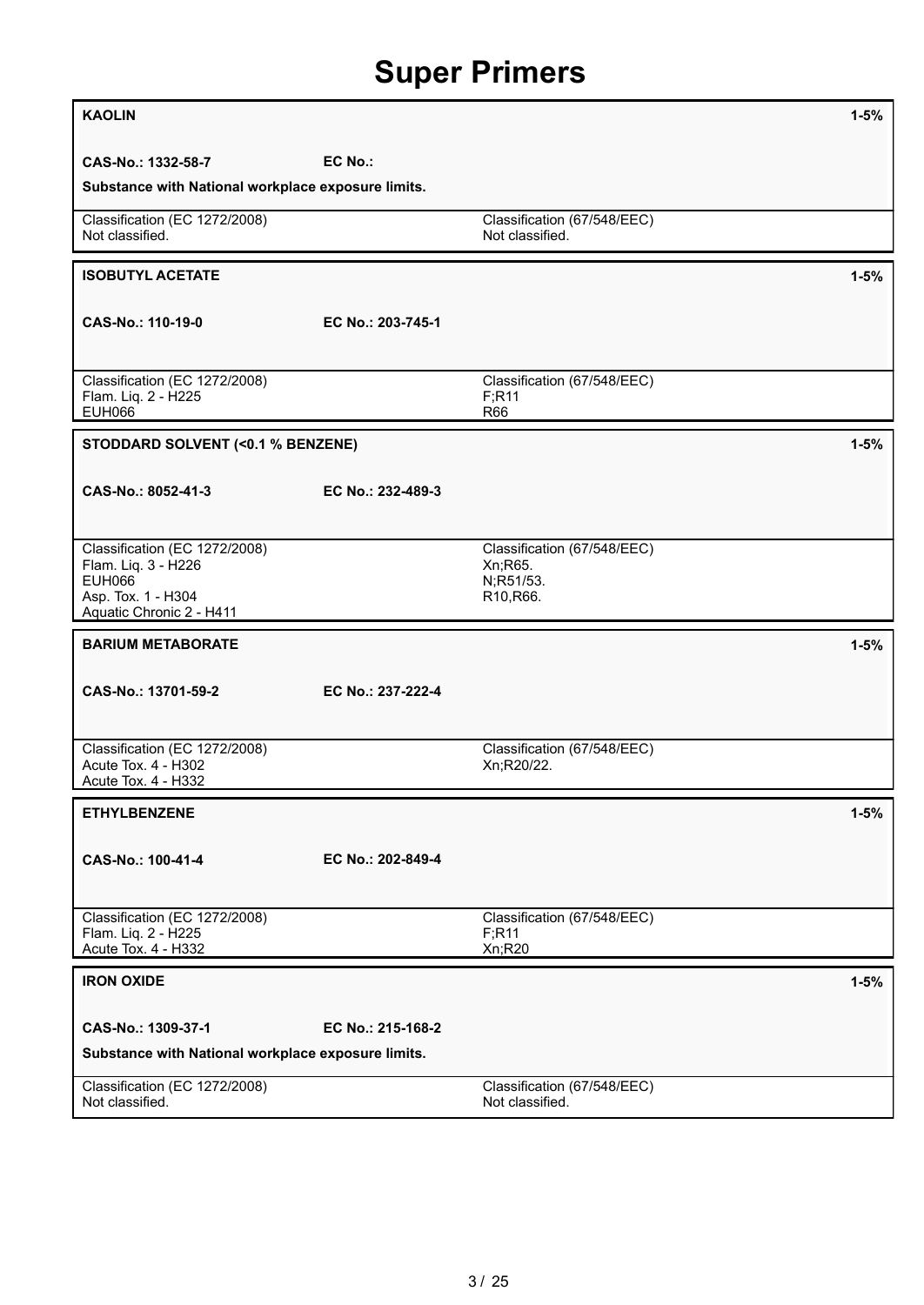| <b>CARBON BLACK</b>                                                      |                   |                                                | $< 1\%$ |
|--------------------------------------------------------------------------|-------------------|------------------------------------------------|---------|
| CAS-No.: 1333-86-4<br>Substance with National workplace exposure limits. | EC No.: 215-609-9 |                                                |         |
| Classification (EC 1272/2008)<br>Not classified.                         |                   | Classification (67/548/EEC)<br>Not classified. |         |
| <b>AMORPHOUS SILICA</b>                                                  |                   |                                                | $< 1\%$ |
| CAS-No.: 112926-00-8                                                     | EC No.:           |                                                |         |
| Classification (EC 1272/2008)<br>STOT SE 3 - H335                        |                   | Classification (67/548/EEC)<br>Xi;R37.         |         |
| <b>ETHANOL</b>                                                           |                   |                                                | $< 1\%$ |
| CAS-No.: 64-17-5                                                         | EC No.: 200-578-6 |                                                |         |
| Classification (EC 1272/2008)<br>Flam. Liq. 2 - H225                     |                   | Classification (67/548/EEC)<br>F; R11          |         |

The Full Text for all R-Phrases and Hazard Statements are Displayed in Section 16.

### **SECTION 4: FIRST AID MEASURES**

### **4.1. Description of first aid measures**

#### **Inhalation**

Move the exposed person to fresh air at once. Place unconscious person on the side in the recovery position and ensure breathing can take place. Keep the affected person warm and at rest. Get prompt medical attention.

### **Ingestion**

Immediately rinse mouth and provide fresh air. Do not induce vomiting. Get medical attention if any discomfort continues. **Skin contact**

Wash skin with soap and water. Get medical attention if any discomfort continues.

#### **Eye contact**

Spray in the eyes: Make sure to remove any contact lenses from the eyes before rinsing. Promptly wash eyes with plenty of water while lifting the eye lids. Continue to rinse for at least 15 minutes. Get medical attention if any discomfort continues. **4.2. Most important symptoms and effects, both acute and delayed**

### **General information**

The severity of the symptoms described will vary dependant of the concentration and the length of exposure. **Inhalation.**

Vapours may cause headache, fatigue, dizziness and nausea. In case of overexposure, organic solvents may depress the

central nervous system causing dizziness and intoxication, and at very high concentrations unconsciousness and death. **Ingestion**

Due to the physical nature of this material it is unlikely that swallowing will occur. May cause nausea, headache, dizziness and intoxication.

### **Skin contact**

Prolonged or repeated contact with skin may cause redness, itching, irritation and eczema/chapping.

### **Eye contact**

Irritation of eyes and mucous membranes.

### **4.3. Indication of any immediate medical attention and special treatment needed**

No specific chemical antidote is known to be required after exposure to this product. Treat Symptomatically.

### **SECTION 5: FIREFIGHTING MEASURES**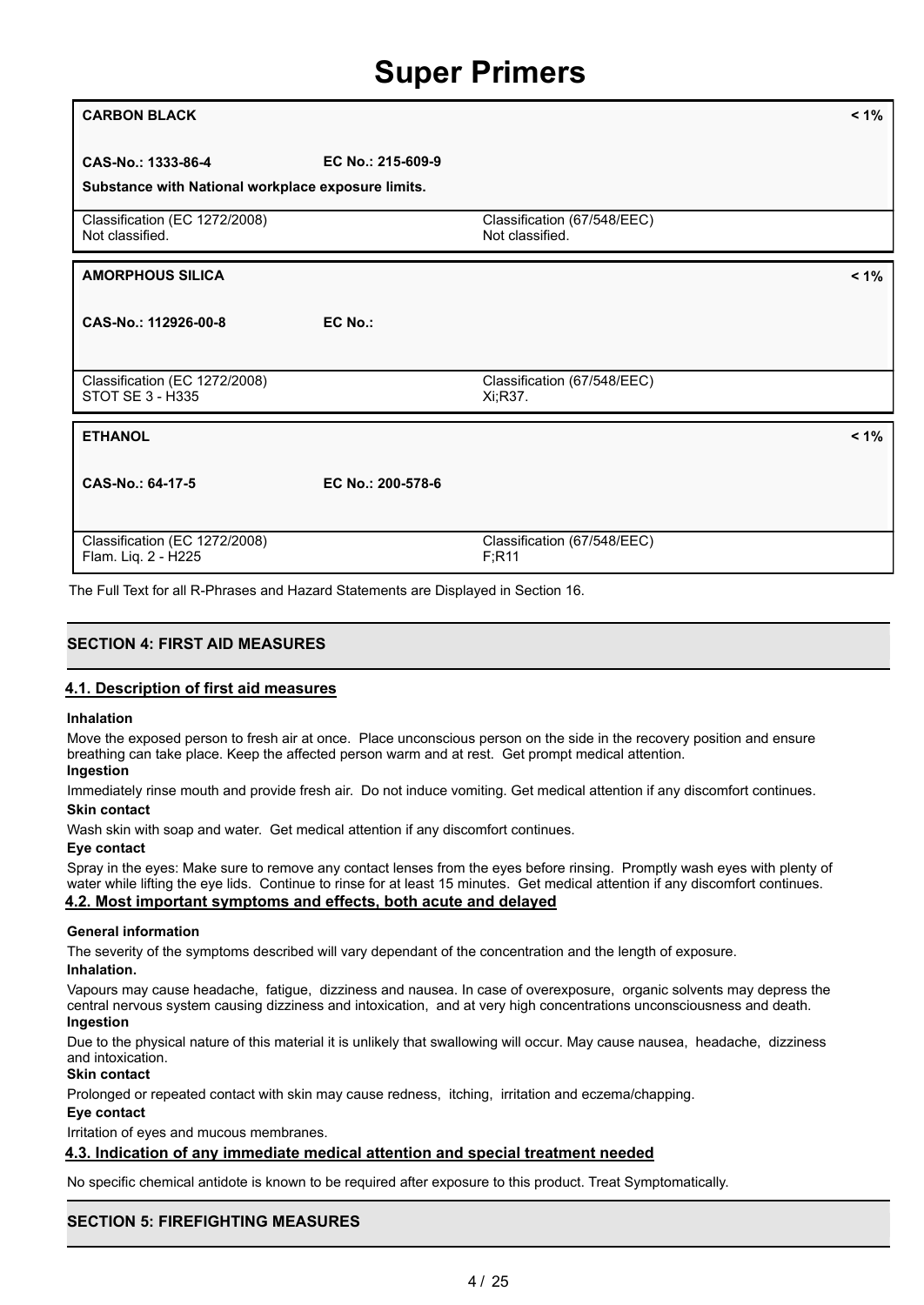### **5.1. Extinguishing media**

### **Extinguishing media**

Extinguish with foam, carbon dioxide, dry powder or water fog.

### **Unsuitable extinguishing media**

Do not use water jet as an extinguisher, as this will spread the fire.

### **5.2. Special hazards arising from the substance or mixture**

### **Hazardous combustion products**

Thermal decomposition or combustion may liberate carbon oxides and other toxic gases or vapours.

### **Unusual Fire & Explosion Hazards**

Aerosol cans may explode in a fire. The product is extremely flammable, and explosive vapour/air mixtures may be formed even at normal room temperatures. Vapours are heavier than air and may spread near ground to sources of ignition. **Specific hazards**

Pressurised container: Must not be exposed to temperatures above 50°C.

### **5.3. Advice for firefighters**

### **Special Fire Fighting Procedures**

Cool aerosol containers exposed to heat with water spray and remove container, if no risk is involved. Use water spray to reduce vapours.

### **Protective equipment for fire-fighters**

Wear full protective clothing. Use air-supplied respirator during fire fighting.

### **SECTION 6: ACCIDENTAL RELEASE MEASURES**

### **6.1. Personal precautions, protective equipment and emergency procedures**

Extinguish all ignition sources. Avoid sparks, flames, heat and smoking. Ventilate. Avoid inhalation of vapours and aerosol spray. In case of inadequate ventilation use suitable respirator. Avoid contact with skin and eyes.

### **6.2. Environmental precautions**

Exposure to aquatic environment unlikely. Avoid discharge into drains.

### **6.3. Methods and material for containment and cleaning up**

Ventilate well. Clean contaminated area with oil-removing material.

### **6.4. Reference to other sections**

For personal protection, see section 8. See section 11 for additional information on health hazards. For waste disposal, see section 13.

### **SECTION 7: HANDLING AND STORAGE**

### **7.1. Precautions for safe handling**

Read and follow manufacturer's recommendations. During application and drying, solvent vapours will be emitted. Avoid inhalation of vapours and spray mists. Keep away from heat, sparks and open flame. When sprayed on a naked flame or any incandescent material the aerosol vapours can be ignited.

### **7.2. Conditions for safe storage, including any incompatibilities**

Aerosol cans: Must not be exposed to direct sunlight or temperatures above 50°C. Keep away from heat, sparks and open flame. Store in a cool and well-ventilated place.

### **7.3. Specific end use(s)**

Paint.

### **SECTION 8: EXPOSURE CONTROLS/PERSONAL PROTECTION**

### **8.1. Control parameters**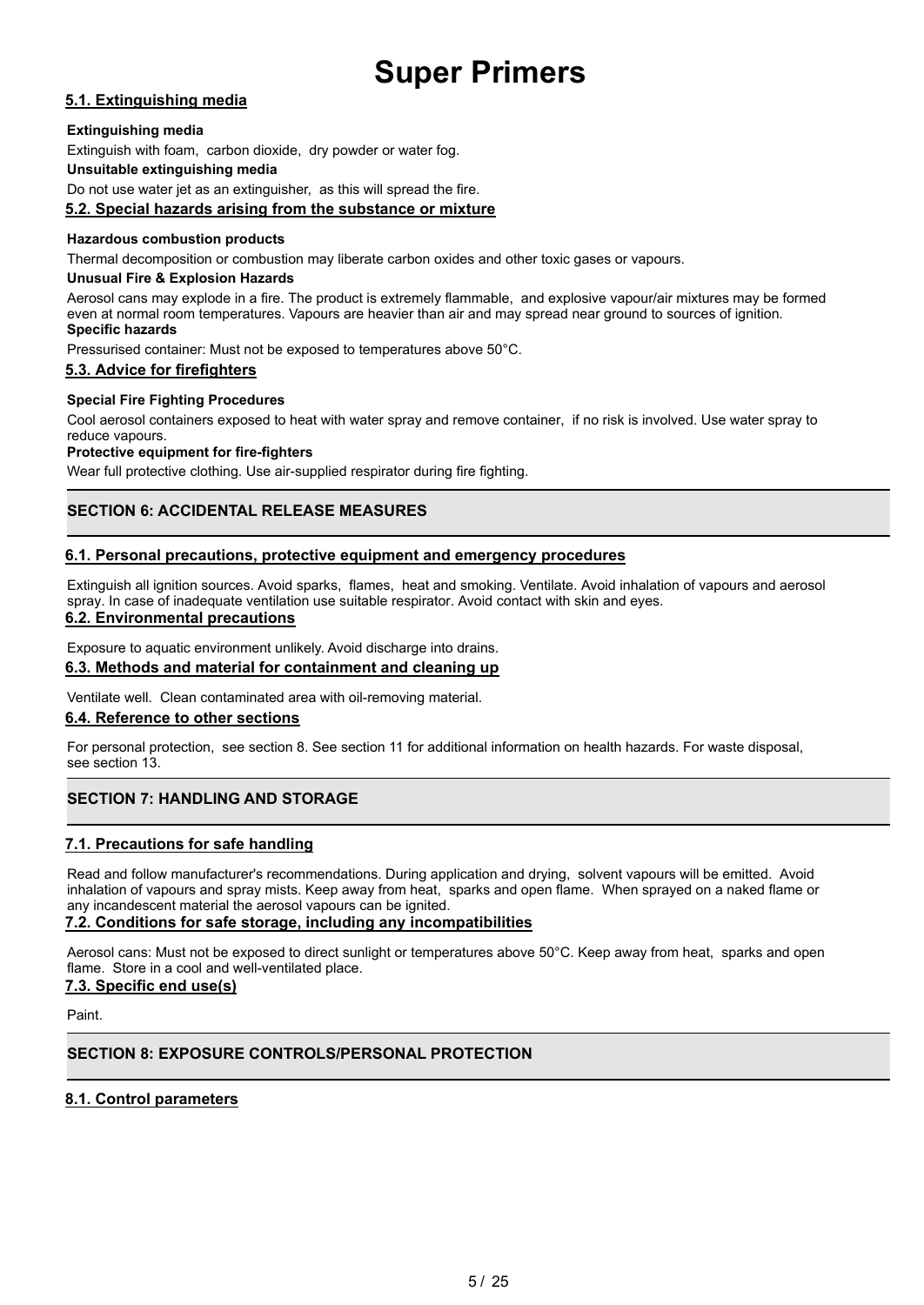| Name                     | <b>STD</b> |            | TWA - 8 Hrs             |                      | STEL - 15 Min           | <b>Notes</b> |
|--------------------------|------------|------------|-------------------------|----------------------|-------------------------|--------------|
| <b>ACETONE</b>           | <b>WEL</b> | 500 ppm    | $\overline{1210}$ mg/m3 | $1500$ ppm           | 3620 mg/m3              |              |
| <b>AMORPHOUS SILICA</b>  | <b>WEL</b> |            | $2,4$ mg/m $3$          |                      |                         |              |
| <b>BARIUM METABORATE</b> | <b>WEL</b> |            | $0,5$ mg/m3             |                      |                         | as Ba        |
| <b>BUTANE</b>            | <b>WEL</b> | $600$ ppm  | 1450 mg/m3              | $750$ ppm            | 1810 mg/m3              |              |
| <b>CARBON BLACK</b>      | <b>WEL</b> |            | $3,5$ mg/m $3$          |                      | mg/m3<br>$\overline{7}$ |              |
| <b>ETHANOL</b>           | <b>WEL</b> | $1000$ ppm | 1920 mg/m3              |                      |                         |              |
| <b>ETHYLBENZENE</b>      | <b>WEL</b> | 100 ppm    | 441 mg/m3               | $\overline{125}$ ppm | 552 mg/m3               | <b>Sk</b>    |
| <b>IRON OXIDE</b>        | <b>WEL</b> |            | 1 $mg/m3$               |                      | $10$ mg/m $3$           | as Fe        |
| <b>ISOBUTYL ACETATE</b>  | <b>WEL</b> | $150$ ppm  | 724 mg/m3               | $\overline{187}$ ppm | 903 mg/m3               |              |
| <b>KAOLIN</b>            | <b>WEL</b> |            | $2$ mg/m $3$            |                      |                         |              |
| <b>TITANIUM DIOXIDE</b>  | <b>WEL</b> |            | 10 $mg/m3$              |                      |                         |              |
| <b>XYLENE</b>            | <b>WEL</b> | 50 ppm     | 220 mg/m3               | $100$ ppm            | 441 mg/m3               | Sk           |

WEL = Workplace Exposure Limit.

Sk = Can be absorbed through skin.

### **8.2. Exposure controls**

**Protective equipment**



#### **Engineering measures**

Provide adequate ventilation. Observe Occupational Exposure Limits and minimise the risk of inhalation of vapours. **Respiratory equipment**

### Must not be handled in confined space without sufficient ventilation. If ventilation is insufficient, suitable respiratory protection must be provided. Contains low-boiling liquids. Use an air-supplied respirator, if necessary.

### **Hand protection**

Skin irritation is not anticipated when used normally. For prolonged or repeated skin contact use suitable protective gloves. Use protective gloves made of: Butyl rubber. Nitrile. Be aware that the liquid may penetrate the gloves. Frequent change is advisable.

### **Eye protection**

Wear approved chemical safety goggles where eye exposure is reasonably probable.

#### **Hygiene measures**

When using do not eat, drink or smoke. Wash promptly with soap & water if skin becomes contaminated. Wash hands at the end of each work shift and before eating, smoking and using the toilet. Promptly remove non-impervious clothing that becomes contaminated.

### **Thermal hazards**

Contains petroleum gas, liquefied. Contact with liquid form may cause frostbite.

### **SECTION 9: PHYSICAL AND CHEMICAL PROPERTIES**

### **9.1. Information on basic physical and chemical properties**

| Appearance                                                                            | Aerosol.                                            |
|---------------------------------------------------------------------------------------|-----------------------------------------------------|
| <b>Colour</b>                                                                         | Misc. colours.                                      |
| <b>Odour</b>                                                                          | Organic solvents.                                   |
| <b>Solubility</b>                                                                     | Immiscible with water Soluble in: Organic solvents. |
| Initial boiling point and boiling $-42\degree$ C - 0 $\degree$ C @ 760 mm Hg<br>range |                                                     |
|                                                                                       | (petroleum gas)                                     |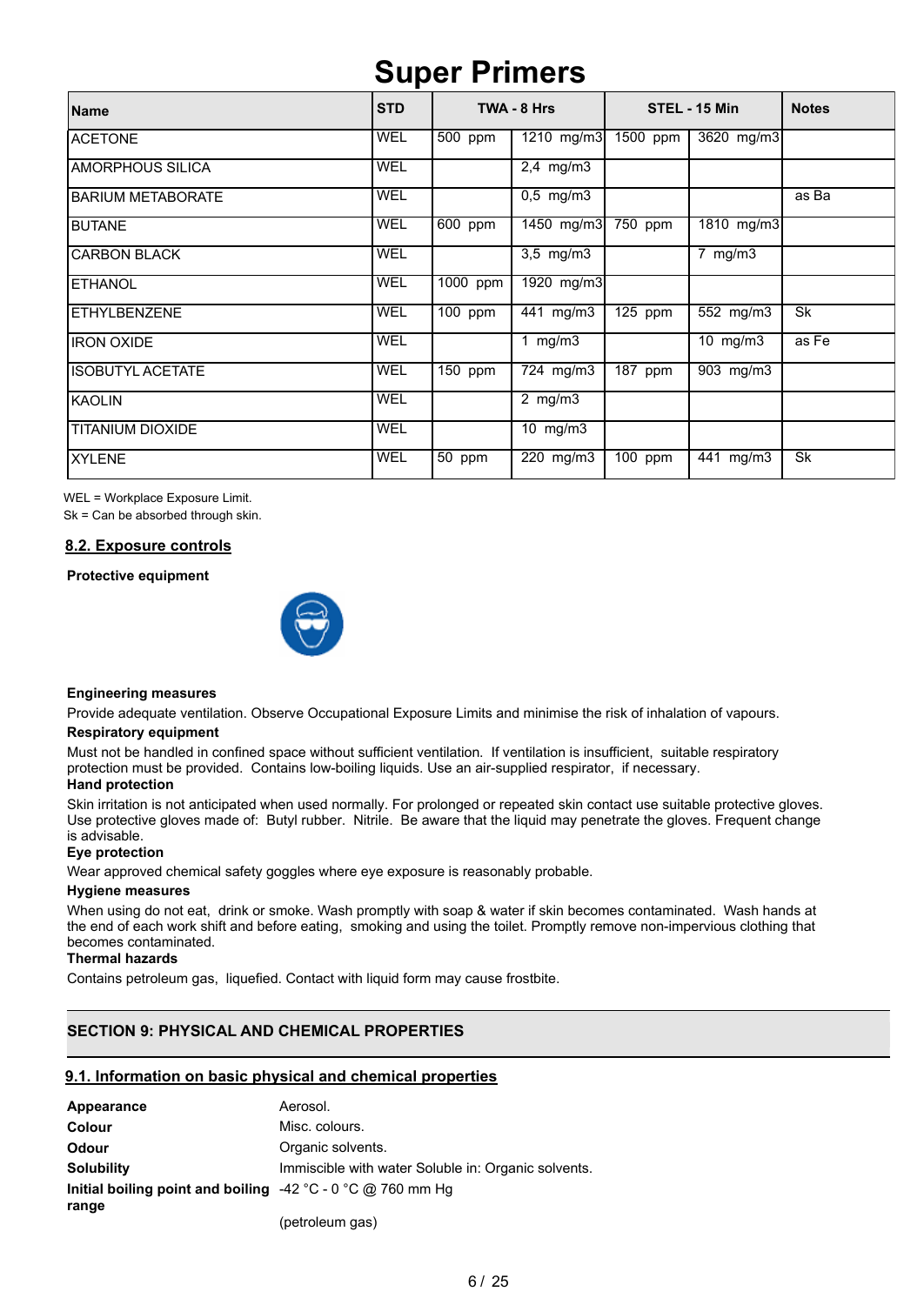| Melting point (°C)                                                  |                                                                                                                       |
|---------------------------------------------------------------------|-----------------------------------------------------------------------------------------------------------------------|
| Not available.                                                      |                                                                                                                       |
|                                                                     | Technically not feasible.                                                                                             |
| <b>Relative density</b>                                             | $~1$ 0.85                                                                                                             |
| Vapour density (air=1)                                              | >1                                                                                                                    |
|                                                                     | Vapours are heavier than air and may spread near ground to sources of ignition.                                       |
| Vapour pressure                                                     | $> 1000$ mbar @ 20 °C                                                                                                 |
|                                                                     | (petroleum gas)                                                                                                       |
| <b>Evaporation rate</b>                                             |                                                                                                                       |
| No information available.                                           |                                                                                                                       |
|                                                                     | The product contains volatile organic compounds (VOC) which will evaporate easily from all<br>surfaces.               |
| pH-Value, Conc. Solution                                            |                                                                                                                       |
| Not relevant                                                        |                                                                                                                       |
|                                                                     | The product is insoluble in water.                                                                                    |
| <b>Viscosity</b>                                                    |                                                                                                                       |
| No information available.                                           |                                                                                                                       |
| <b>Flash point</b>                                                  | <-60°C CC (Closed cup).                                                                                               |
|                                                                     | (petroleum gas)                                                                                                       |
| Auto Ignition Temperature (°C) ~ 450 °C                             |                                                                                                                       |
|                                                                     | (petroleum gas)                                                                                                       |
| Flammability Limit - Lower(%)                                       | 2%                                                                                                                    |
|                                                                     | (petroleum gas)                                                                                                       |
| <b>Flammability Limit - Upper(%)</b>                                | 10 %                                                                                                                  |
|                                                                     | (petroleum gas)                                                                                                       |
| <b>Partition Coefficient</b><br>(N-Octanol/Water)<br>Not available. |                                                                                                                       |
| <b>Explosive properties</b>                                         |                                                                                                                       |
| Not considered to be explosive.                                     |                                                                                                                       |
| Explosive under influence of flame.                                 |                                                                                                                       |
|                                                                     | The product is extremely flammable, and explosive vapour/air mixtures may be formed even at normal room temperatures. |
| <b>Oxidising properties</b>                                         |                                                                                                                       |
| Does not meet the criteria for oxidising.                           |                                                                                                                       |
| 9.2. Other information                                              |                                                                                                                       |
| <b>Volatility Description</b>                                       | Highly volatile.                                                                                                      |

### **SECTION 10: STABILITY AND REACTIVITY**

### **10.1. Reactivity**

No specific reactivity hazards associated with this product.

### **10.2. Chemical stability**

Stable under normal temperature conditions and recommended use.

### **10.3. Possibility of hazardous reactions**

Not applicable. **Hazardous Polymerisation** Will not polymerise.

### **10.4. Conditions to avoid**

When sprayed on a naked flame or any incandescent material the aerosol vapours can be ignited. Avoid heat, flames and other sources of ignition. Aerosol containers can explode when heated, due to excessive pressure build-up. Avoid exposure to high temperatures or direct sunlight.

### **10.5. Incompatible materials**

### **Materials To Avoid**

Strong oxidising substances.

### **10.6. Hazardous decomposition products**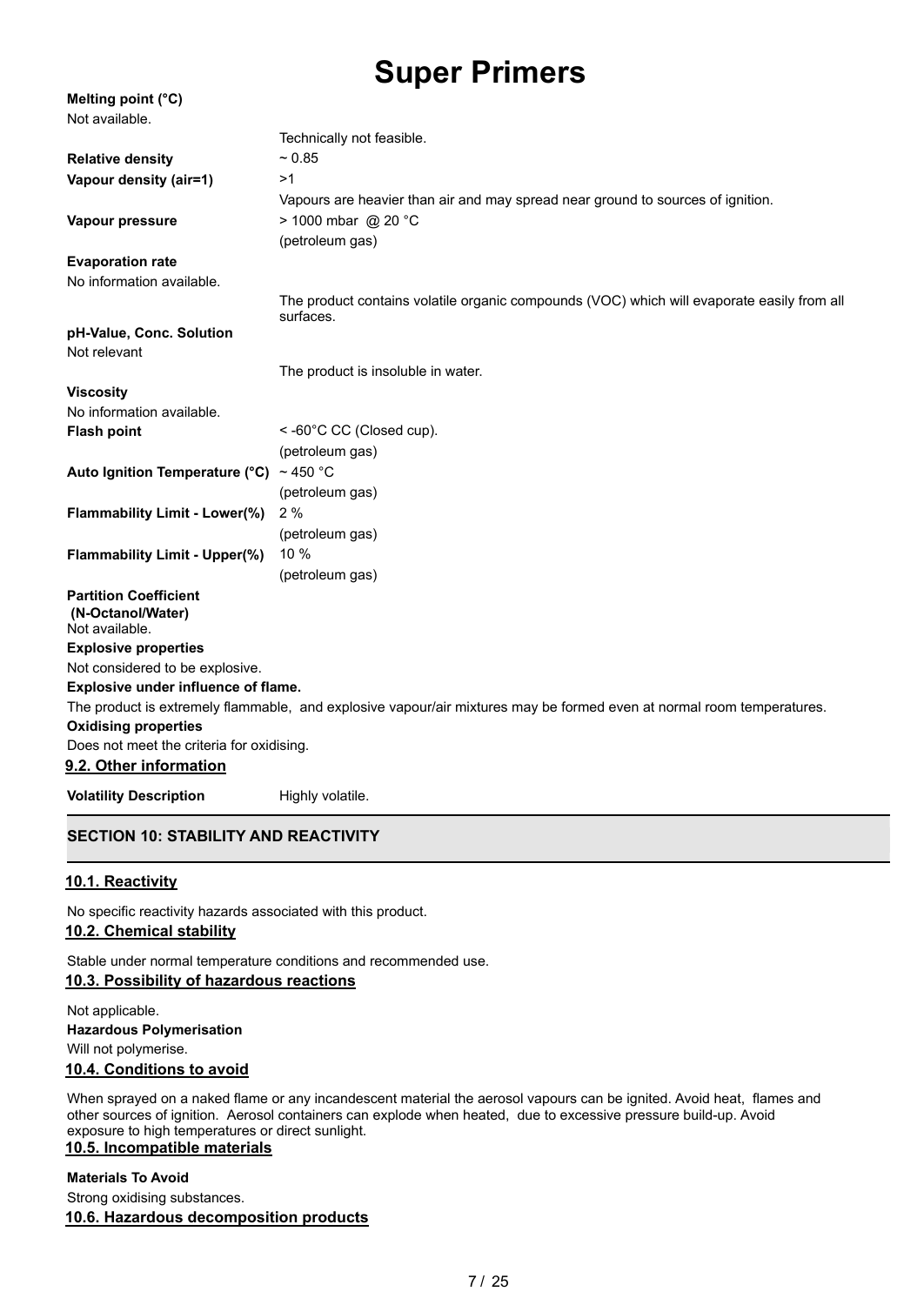None at ambient temperatures. Thermal decomposition or combustion may liberate carbon oxides and other toxic gases or vapours.

### **SECTION 11: TOXICOLOGICAL INFORMATION**

### **11.1. Information on toxicological effects**

### **Acute toxicity:**

Based on available data the classification criteria are not met.

### **Skin Corrosion/Irritation:**

Acts as a defatting agent on skin. May cause cracking of skin, and eczema.

### **Serious eye damage/irritation:**

Irritating to eyes. Spray and vapour in the eyes may cause irritation and smarting.

### **Respiratory or skin sensitisation:**

There is no evidence that the material can lead to respiratory hypersensitivity. Based on available data the classification criteria are not met. Not Sensitising.

### **Germ cell mutagenicity:**

Does not contain any substances known to be mutagenic.

### **Carcinogenicity:**

Does not contain any substances known to be carcinogenic.

### **Reproductive Toxicity:**

Does not contain any substances known to be toxic to reproduction.

#### **Specific target organ toxicity - single exposure:**

STOT SE 3 Central nervous system depression including narcotic effects such as drowsiness, narcosis, reduced alertness, loss of reflexes, lack of coordination and vertigo.

#### **Specific target organ toxicity - repeated exposure:**

Not classified as a specific target organ toxicant after repeated exposure.

### **Aspiration hazard:**

Not relevant, due to the form of the product.

### **Toxicological information on ingredients.**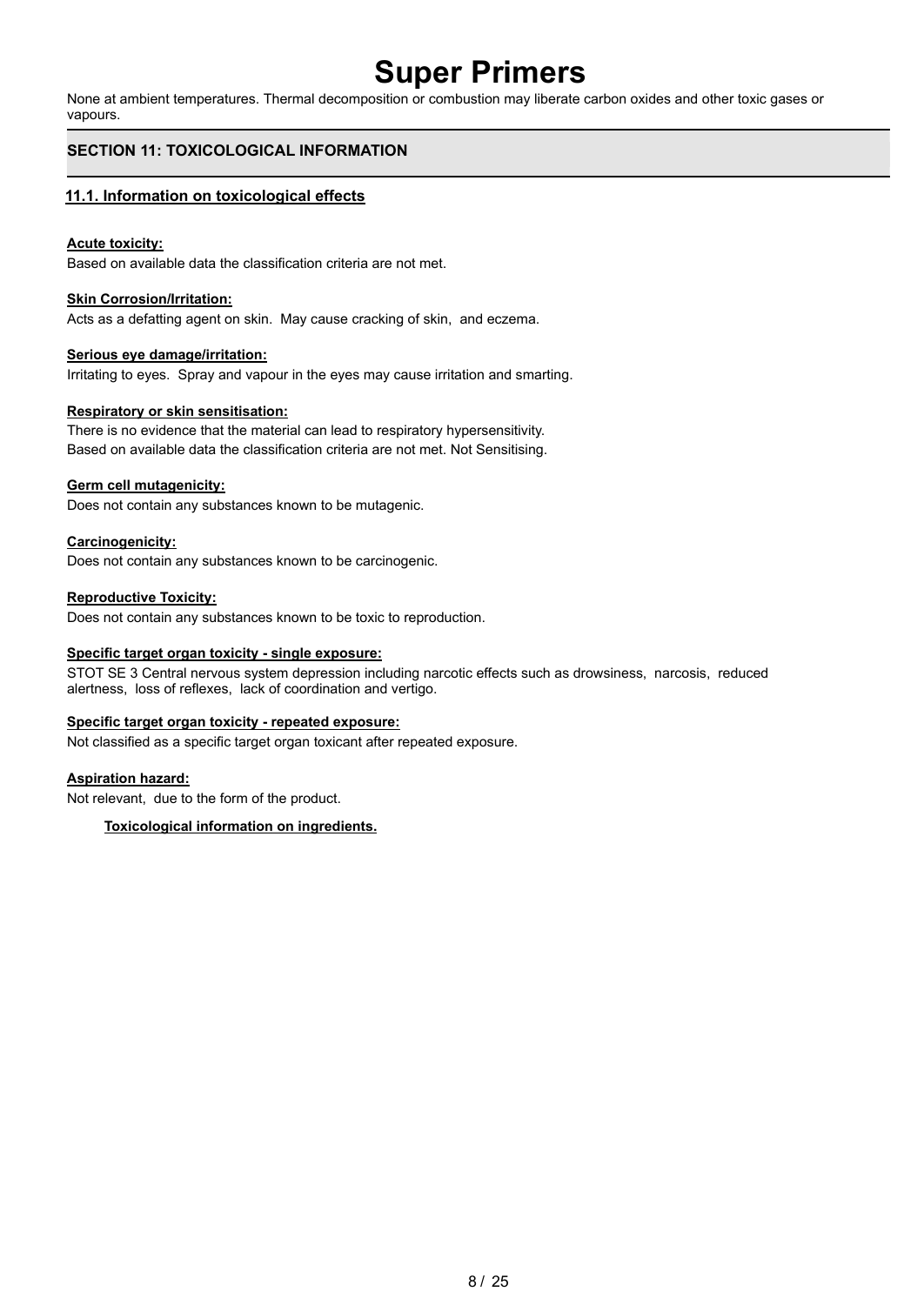**XYLENE (CAS: 1330-20-7)**

### **Acute toxicity:**

**Acute Toxicity (Oral LD50)** 3523 mg/kg Rat Based on available data the classification criteria are not met.

### **Acute Toxicity (Dermal LD50)** > 4200 mg/kg Rabbit

Harmful in contact with skin.

### **Acute Toxicity (Inhalation LC50)**

29 mg/l (vapours) Rat 4 hours Harmful by inhalation.

### **Skin Corrosion/Irritation:**

**Primary dermal irritation index (PDI)** 2.21 Moderately Irritating. **Human Skin Model Test** No information available. **Extreme pH.** Moderate  $pH$  (  $> 2$  and  $< 11.5$ ). Moderately Irritating. Non Corrosive to skin.

### **Serious eye damage/irritation:**

Moderately Irritating.

### **Respiratory or skin sensitisation:**

**Respiratory sensitisation** No information available. There is no evidence that the material can lead to respiratory hypersensitivity. **Skin sensitisation** Local Lymph Node Assay (LLNA) Mouse Based on available data the classification criteria are not met. Not Sensitising.

### **Germ cell mutagenicity:**

**Genotoxicity - In Vitro** Chromosome aberration: Negative. This substance has no evidence of mutagenic properties. **Genotoxicity - In Vivo** Chromosome aberration: Negative. This substance has no evidence of mutagenic properties.

### **Carcinogenicity:**

**Carcinogenicity** NOAEL 1000 mg/kg/day Oral Rat No evidence of carcinogenicity in animal studies

### **Reproductive Toxicity:**

**Reproductive Toxicity - Fertility** Three-generation study: NOAEC 500 ppm Inhalation. Rat No evidence of reproductive toxicity in animal studies **Reproductive Toxicity - Development** Teratogenicity: NOAEC >2000 ppm Inhalation. Rat No evidence of reproductive toxicity in animal studies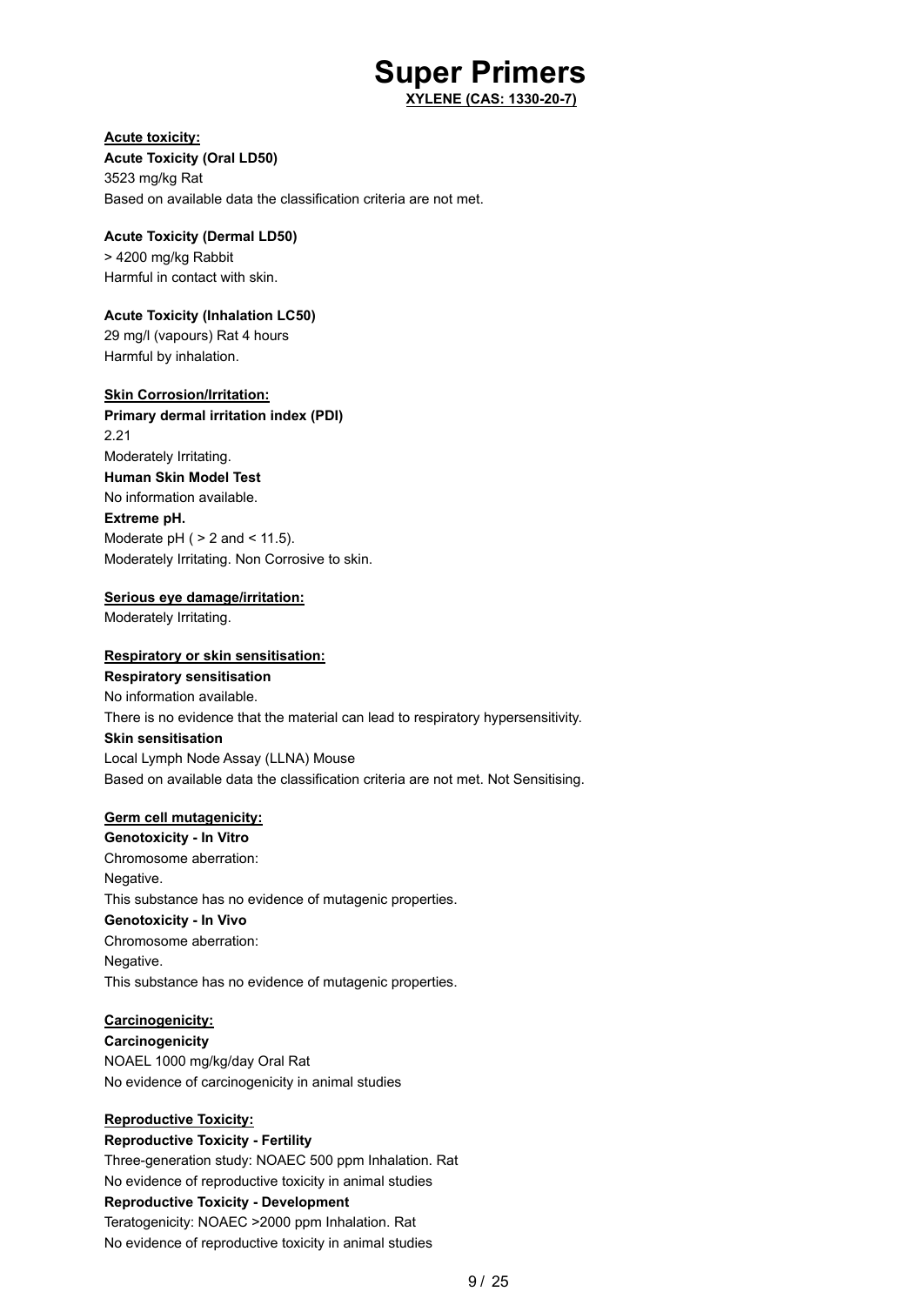### **Specific target organ toxicity - single exposure:**

**STOT - Single exposure** No information available. Not classified as a specific target organ toxicant after a single exposure.

### **Specific target organ toxicity - repeated exposure:**

**STOT - Repeated exposure** NOAEC >500 ppmV/6hr/day Inhalation. Rat Not classified as a specific target organ toxicant after repeated exposure.

### **Aspiration hazard:**

**Viscosity**

Kinematic viscosity <= 20.5 mm2/s. Risk of chemical pneumonia after aspiration.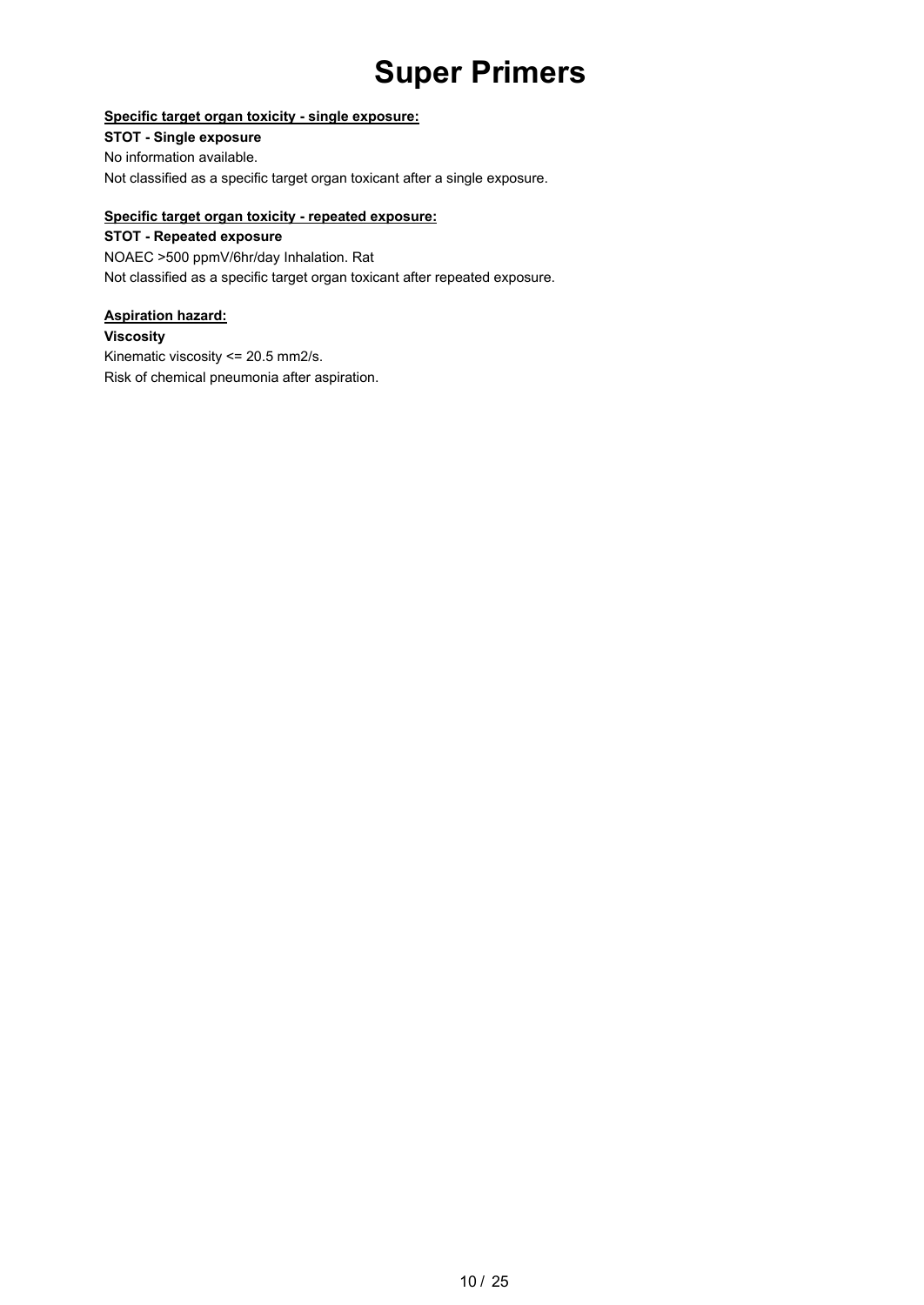**ETHYLBENZENE (CAS: 100-41-4)**

### **Acute toxicity:**

**Acute Toxicity (Oral LD50)** 3500 mg/kg Rat Based on available data the classification criteria are not met.

### **Acute Toxicity (Dermal LD50)**

15400 mg/kg Rabbit Based on available data the classification criteria are not met.

### **Acute Toxicity (Inhalation LC50)**

4000 ppmV (gas) Rat 4 hours Harmful by inhalation.

### **Skin Corrosion/Irritation:**

**Dose** 4 week Rabbit Moderately Irritating. **Extreme pH.** Moderate  $pH$  (  $> 2$  and  $< 11.5$ ). Non Corrosive to skin.

### **Serious eye damage/irritation:**

Slightly Irritating.

### **Respiratory or skin sensitisation:**

**Respiratory sensitisation** No information available. There is no evidence that the material can lead to respiratory hypersensitivity. Epidemiological studies have shown no evidence of skin sensitisation.

### **Germ cell mutagenicity:**

**Genotoxicity - In Vitro** Gene Mutation: Negative. This substance has no evidence of mutagenic properties. **Genotoxicity - In Vivo** DNA damage and/or repair: Negative. This substance has no evidence of mutagenic properties.

### **Carcinogenicity:**

**Carcinogenicity** NOAEL 250 ppm Inhalation. Rat Based on available data the classification criteria are not met.

### **Reproductive Toxicity:**

**Reproductive Toxicity - Fertility** Two-generation study: NOAEC 500 ppm Inhalation. Rat This substance has no evidence of toxicity to reproduction. **Reproductive Toxicity - Development** Developmental toxicity: NOAEC 500 ppm Inhalation. Rat Based on available data the classification criteria are not met.

### **Specific target organ toxicity - single exposure:**

**STOT - Single exposure** No information available.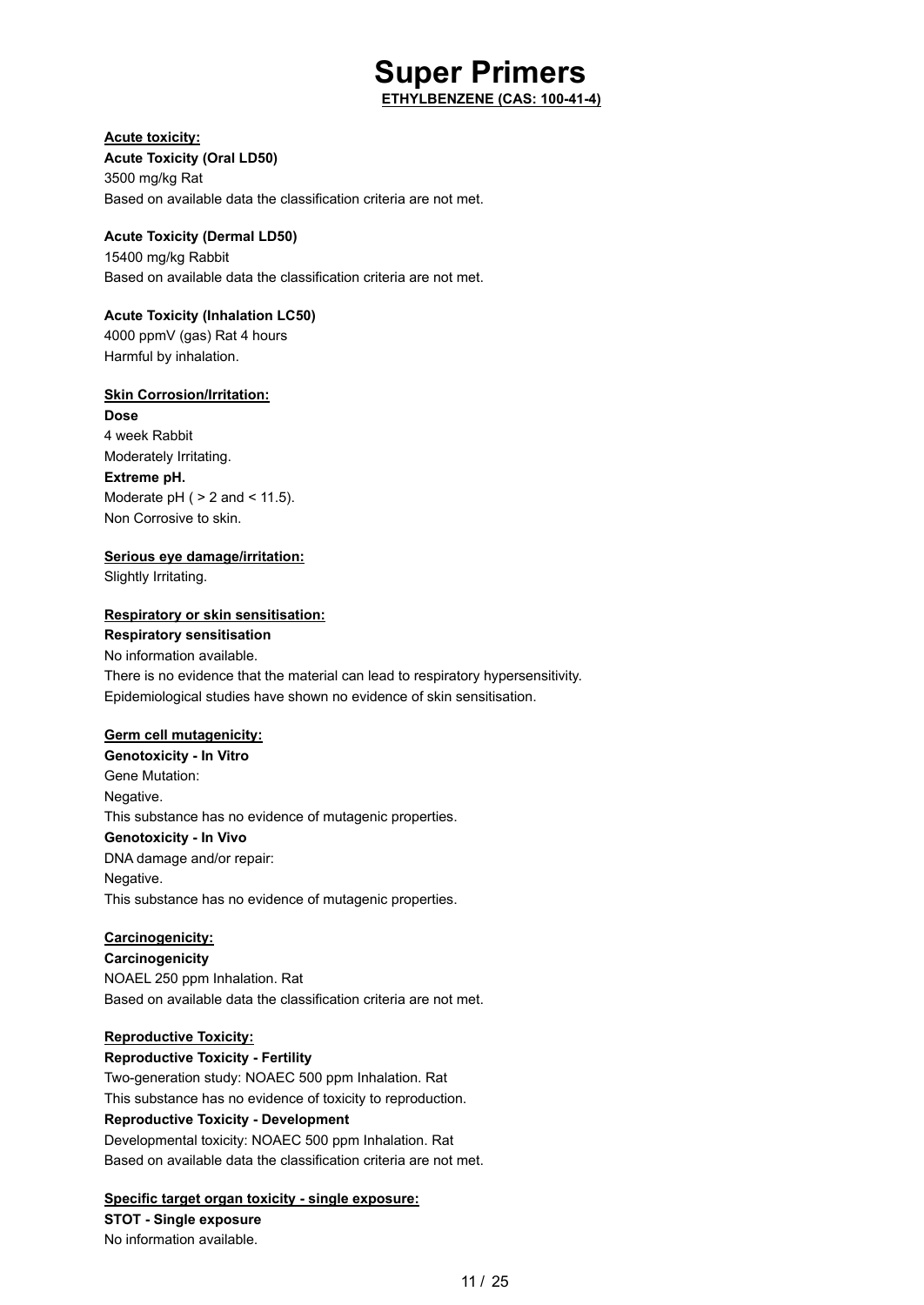Not classified as a specific target organ toxicant after a single exposure.

### **Specific target organ toxicity - repeated exposure:**

**STOT - Repeated exposure** NOAEL 75 mg/kg Oral Rat Not classified as a specific target organ toxicant after repeated exposure.

### **Aspiration hazard:**

**Viscosity** Kinematic viscosity <= 20.5 mm2/s. Risk of chemical pneumonia after aspiration.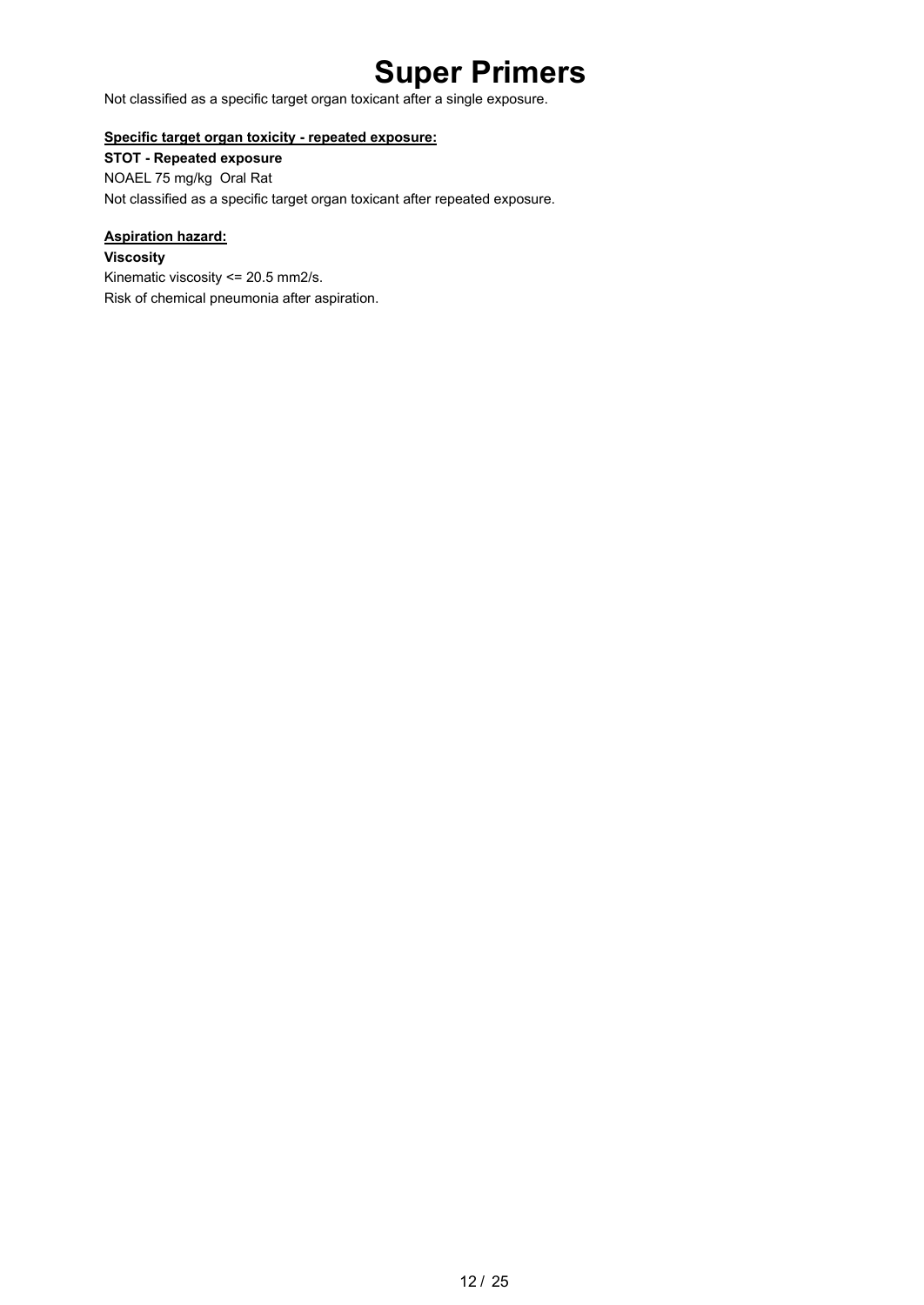**ACETONE (CAS: 67-64-1)**

### **Acute toxicity:**

**Acute Toxicity (Oral LD50)** 5800 mg/kg Rat Based on available data the classification criteria are not met.

### **Acute Toxicity (Dermal LD50)**

> 15800 mg/kg Rabbit Based on available data the classification criteria are not met.

### **Acute Toxicity (Inhalation LC50)**

76 mg/l (vapours) Rat 4 hours Based on available data the classification criteria are not met.

### **Skin Corrosion/Irritation:**

**Dose** 0.01 ml 3 day Guinea Pig **Erythema\eschar score** No erythema (0). **Oedema score** No oedema (0). May cause defatting of the skin, but is not an irritant. Based on available data the classification criteria are not met. **Extreme pH.** Moderate  $pH$  (  $> 2$  and  $< 11.5$ ).

### **Serious eye damage/irritation:**

Draize test: Irritating to eyes.

Non Corrosive to skin.

### **Respiratory or skin sensitisation:**

**Respiratory sensitisation** Guinea Pig Guinea pig maximization test (GPMT): Not sensitising. Based on available data the classification criteria are not met. **Skin sensitisation** Guinea pig maximization test (GPMT): Guinea Pig Not Sensitising.

### **Germ cell mutagenicity:**

**Genotoxicity - In Vitro** Bacterial Reverse Mutation Test Negative. Based on available data the classification criteria are not met. This substance has no evidence of mutagenic properties.

### **Carcinogenicity:**

**Carcinogenicity** NOAEL ~4000 mg/kg/day Dermal Mouse Estimated Value No evidence of carcinogenicity in animal studies

### **Reproductive Toxicity:**

**Reproductive Toxicity - Fertility** NOAEC >4858 mg/kg/day Oral Mouse This substance has no evidence of toxicity to reproduction. Based on available data the classification criteria are not met. **Reproductive Toxicity - Development** Teratogenicity: NOAEC 11000 ppm Inhalation. Rat No evidence of reproductive toxicity in animal studies Based on available data the classification criteria are not met.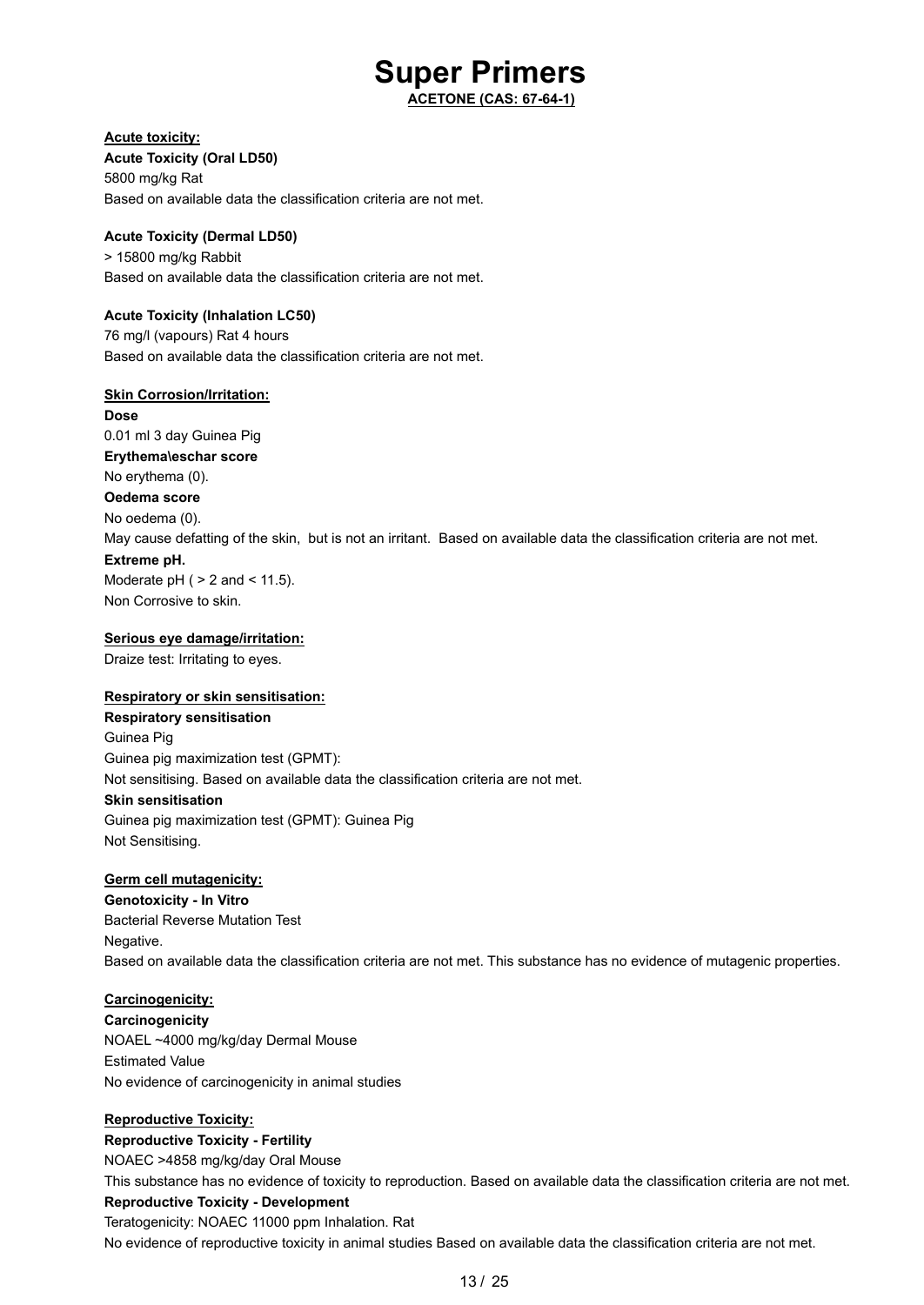### **Specific target organ toxicity - single exposure:**

STOT SE 3 Central nervous system depression including narcotic effects such as drowsiness, narcosis, reduced alertness, loss of reflexes, lack of coordination and vertigo.

### **Specific target organ toxicity - repeated exposure:**

Not classified as a specific target organ toxicant after repeated exposure.

### **Aspiration hazard:**

**Viscosity** Not applicable. Not anticipated to present an aspiration hazard based on chemical structure.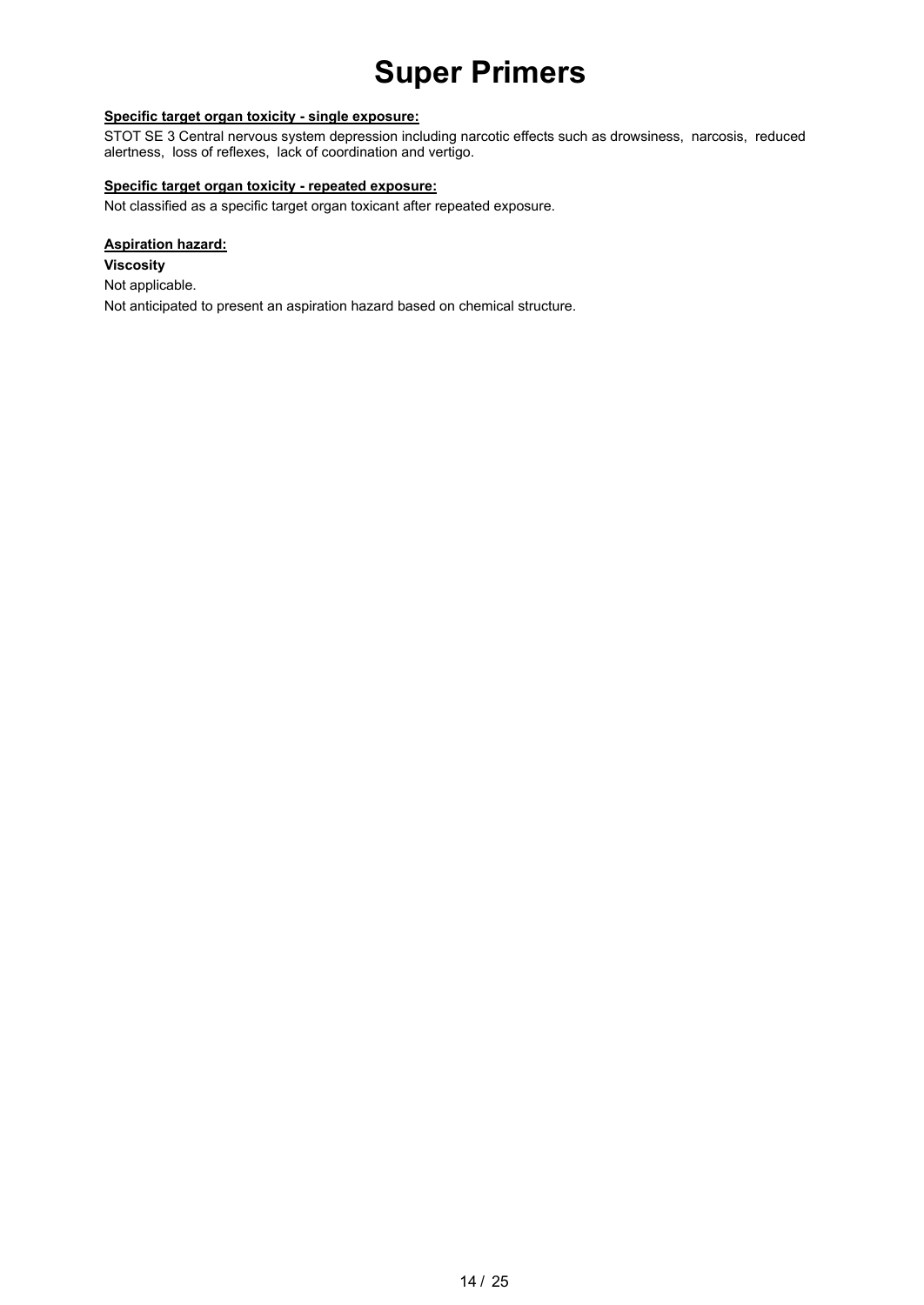**ISOBUTYL ACETATE (CAS: 110-19-0)**

### **Acute toxicity:**

**Acute Toxicity (Oral LD50)** 13413 mg/kg Rat Conclusive data but not sufficient for classification.

### **Acute Toxicity (Dermal LD50)**

> 17400 mg/kg Rabbit Conclusive data but not sufficient for classification.

### **Acute Toxicity (Inhalation LC50)**

~ 30 mg/l (vapours) Rat 4 hours Conclusive data but not sufficient for classification.

### **Skin Corrosion/Irritation:**

**Dose** 0.5 ml 72 hr Rabbit **Erythema\eschar score** No erythema (0). **Oedema score** No oedema (0). Not irritating. **Extreme pH.** Moderate  $pH$  (  $> 2$  and  $< 11.5$ ). Non Corrosive to skin.

### **Serious eye damage/irritation:** Not Irritating.

### **Respiratory or skin sensitisation:**

**Respiratory sensitisation** No information available. There is no evidence that the material can lead to respiratory hypersensitivity. **Skin sensitisation** Guinea pig maximization test (GPMT): Guinea Pig Not Sensitising.

### **Germ cell mutagenicity:**

**Genotoxicity - In Vitro** Chromosome aberration: Negative. This substance has no evidence of mutagenic properties. **Genotoxicity - In Vivo** Chromosome aberration: Negative. This substance has no evidence of mutagenic properties.

### **Carcinogenicity:**

**Carcinogenicity** No information available. This substance has no evidence of carcinogenic properties.

### **Reproductive Toxicity:**

**Reproductive Toxicity - Fertility** Two-generation study: NOAEC 2500 ppm Inhalation. Rat Estimated Value Based on available data the classification criteria are not met.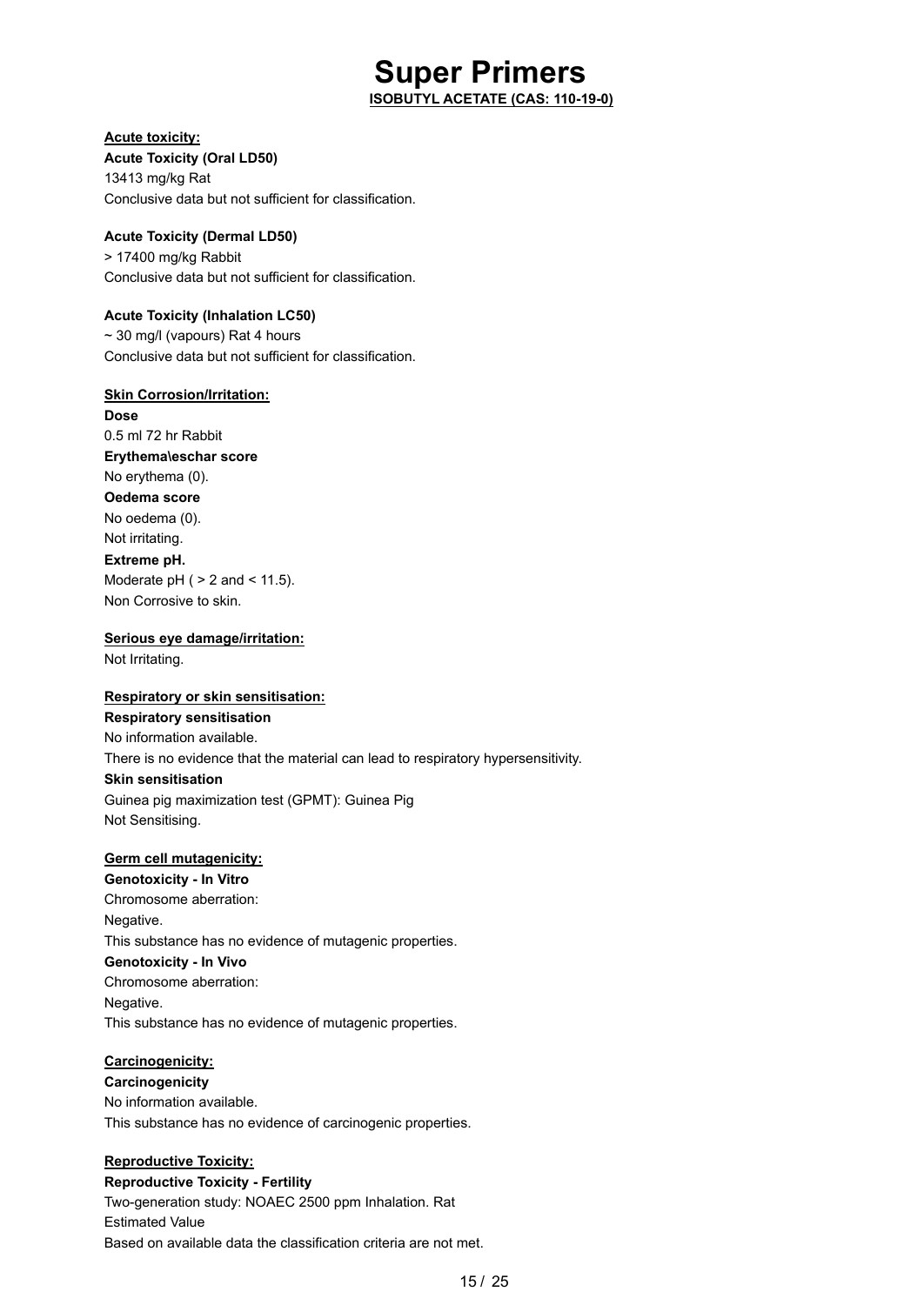### **Reproductive Toxicity - Development**

Maternal toxicity: NOAEL 10 mg/l Inhalation. Rat Estimated Value Based on available data the classification criteria are not met.

### **Specific target organ toxicity - single exposure:**

### **STOT - Single exposure**

Dose Level: 4298 mg/kg Oral Rabbit Based on available data the classification criteria are not met. Not classified as a specific target organ toxicant after a single exposure.

### **Specific target organ toxicity - repeated exposure:**

**STOT - Repeated exposure** NOAEC 316 mg/kg Oral Rat Estimated Value Not classified as a specific target organ toxicant after repeated exposure.

### **Aspiration hazard:**

**Viscosity** Kinematic viscosity <= 20.5 mm2/s. Not anticipated to present an aspiration hazard based on chemical structure.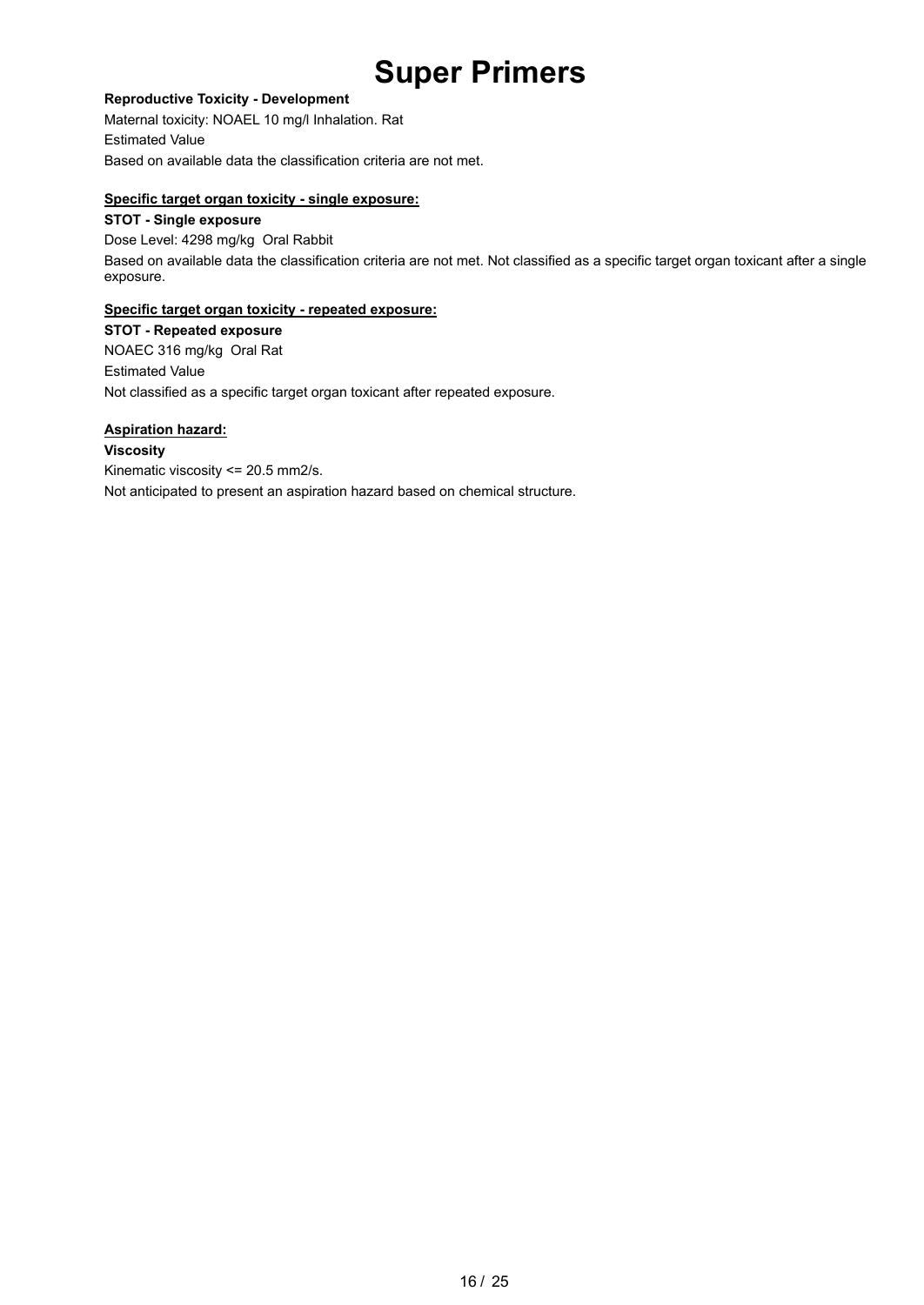**TITANIUM DIOXIDE (CAS: 13463-67-7)**

### **Acute toxicity:**

**Acute Toxicity (Oral LD50)** > 5000 mg/kg Rat REACH dossier information Based on available data the classification criteria are not met. **Acute Toxicity (Dermal LD50)** No information available. Scientifically unjustified.

### **Acute Toxicity (Inhalation LC50)**

> 6.82 mg/l (dust/mist) Rat 4 hours REACH dossier information Based on available data the classification criteria are not met.

### **Skin Corrosion/Irritation:**

**Dose** 0.5 g 72 hr Rabbit **Erythema\eschar score** Very slight erythema -barely perceptible (1). **Oedema score** No oedema (0). REACH dossier information Not irritating. **Extreme pH.** Not applicable. Not irritating.

### **Serious eye damage/irritation:**

Not Irritating.

### **Respiratory or skin sensitisation:**

**Skin sensitisation** Local Lymph Node Assay (LLNA) Mouse REACH dossier information Not Sensitising.

### **Germ cell mutagenicity:**

**Genotoxicity - In Vitro** Bacterial Reverse Mutation Test REACH dossier information Negative. This substance has no evidence of mutagenic properties. **Genotoxicity - In Vivo** Chromosome aberration: REACH dossier information Negative. This substance has no evidence of mutagenic properties.

### **Carcinogenicity:**

**Carcinogenicity** NOAEL 50 mg/m3 Inhalation. Rat REACH dossier information IARC Int. Agency for Cancer Research. Suspected carcinogen based on limited evidence. Based on available data the classification criteria are not met. **Target organ for carcinogenicity** Respiratory system, lungs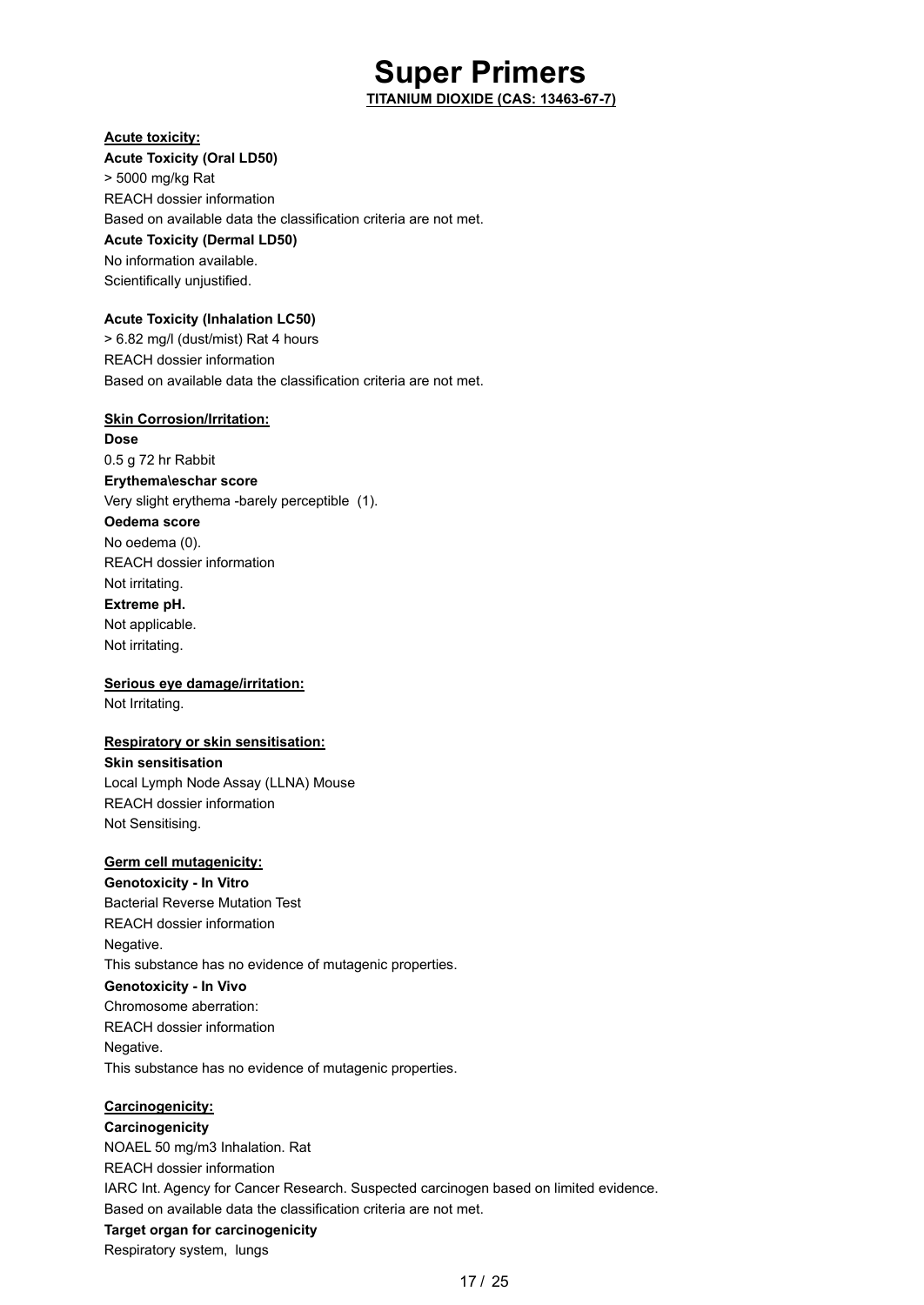### **Reproductive Toxicity:**

**Reproductive Toxicity - Fertility**

No information available.

This substance has no evidence of toxicity to reproduction.

**Reproductive Toxicity - Development**

No information available.

This substance has no evidence of toxicity to reproduction.

### **Specific target organ toxicity - single exposure:**

**STOT - Single exposure** No information available. Not classified as a specific target organ toxicant after a single exposure.

### **Specific target organ toxicity - repeated exposure:**

**STOT - Repeated exposure** NOAEC 10 mg/m3 Inhalation. Rat Not classified as a specific target organ toxicant after repeated exposure.

### **Aspiration hazard:**

**Viscosity** Not applicable. Not relevant, due to the form of the product.

### **SECTION 12: ECOLOGICAL INFORMATION**

### **12.1. Toxicity**

### **Acute Fish Toxicity**

The product contains a substance which is harmful to aquatic organisms and which may cause long term adverse effects in the aquatic environment.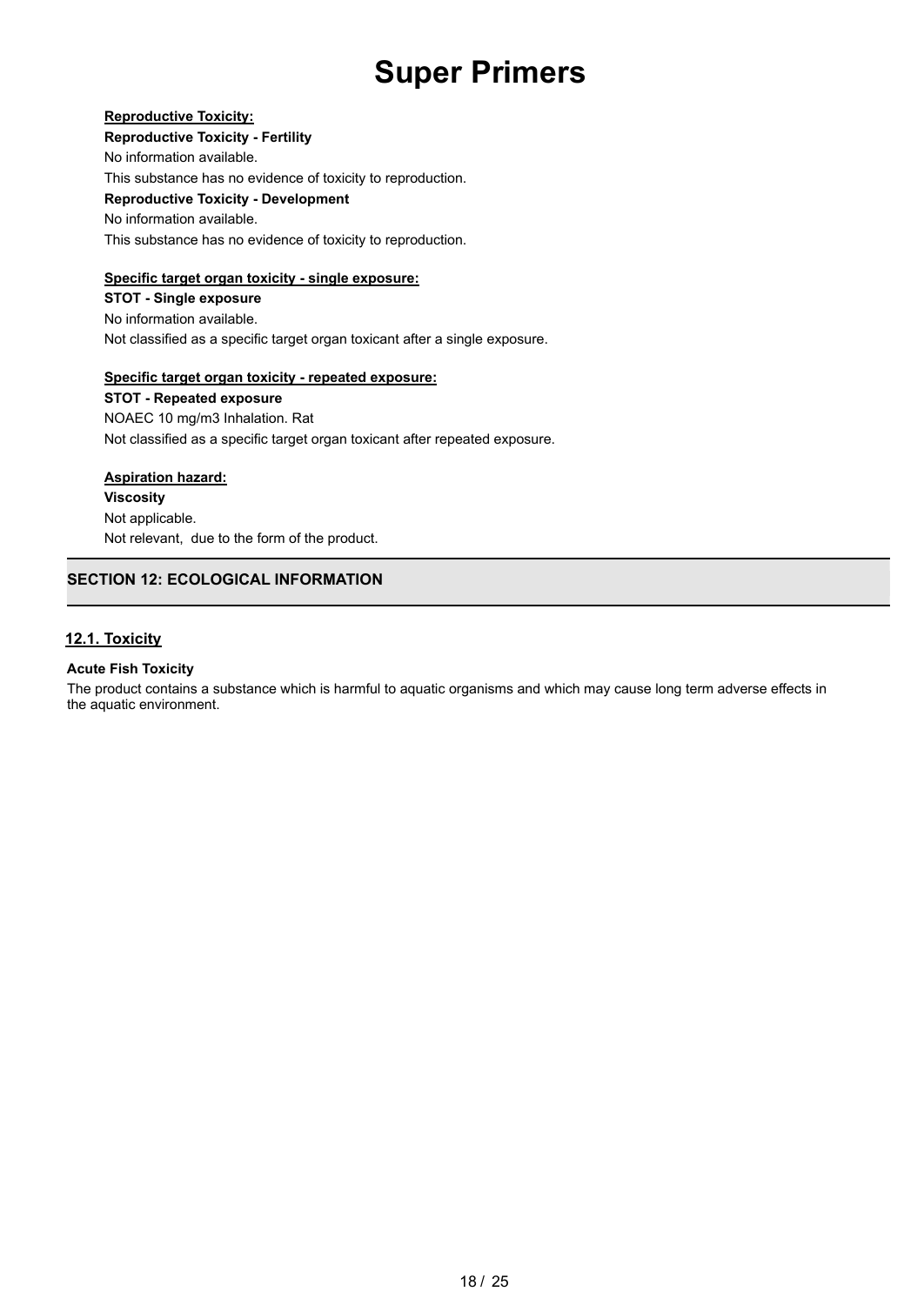#### **Ecological information on ingredients.**

### **XYLENE (CAS: 1330-20-7)**

**Acute Toxicity - Fish** LC50 96 hours 2.6 mg/l Onchorhynchus mykiss (Rainbow trout) **Acute Toxicity - Aquatic Invertebrates** EC50 24 hours 1 mg/l Daphnia magna **Acute Toxicity - Aquatic Plants** EC50 72 hours 2.2 mg/l Selenastrum capricornutum **Acute Toxicity - Microorganisms** NOEC 3 hours 157 mg/l Activated sludge **Chronic Toxicity - Aquatic Invertebrates** NOEC 21 days 1.57 mg/l Daphnia magna

#### **ETHYLBENZENE (CAS: 100-41-4)**

**Acute Toxicity - Fish** LC50 96 hours 4.2 mg/l Onchorhynchus mykiss (Rainbow trout) **Acute Toxicity - Aquatic Invertebrates** EC50 48 hours ~ 2.1 mg/l Daphnia magna **Acute Toxicity - Aquatic Plants** EC50 72 hours 5.4 mg/l Selenastrum capricornutum **Acute Toxicity - Microorganisms** EC50 0.5 hours 600 mg/l Activated sludge

#### **ACETONE (CAS: 67-64-1)**

**Acute Fish Toxicity**

Not considered toxic to fish. **Acute Toxicity - Fish** LC50 96 hours 5540 mg/l Onchorhynchus mykiss (Rainbow trout) **Acute Toxicity - Aquatic Invertebrates** EC50 48 hours 12700 mg/l Daphnia magna **Acute Toxicity - Aquatic Plants** NOEC 192 hours 530 mg/l Microcystis aeruginosa **Acute Toxicity - Microorganisms** EC12 30 min 61150 mg/l Activated sludge **Chronic Toxicity - Aquatic Invertebrates** NOEC 28 days 2212 mg/l Daphnia magna

#### **ISOBUTYL ACETATE (CAS: 110-19-0)**

**Acute Toxicity - Fish** LC50 96 hours 17 mg/l Oryzias latipes (Red killifish) **Acute Toxicity - Aquatic Invertebrates** EC50 48 hours 25 mg/l Daphnia magna **Acute Toxicity - Aquatic Plants** EC50 72 hours 370 mg/l Selenastrum capricornutum NOEC 72 hours 95 mg/l Selenastrum capricornutum **Acute Toxicity - Microorganisms** LOEC 16 hours 200 mg/l Pseudomonas putida **Chronic Toxicity - Aquatic Invertebrates** NOEC 21 days 23 mg/l Daphnia magna **TITANIUM DIOXIDE (CAS: 13463-67-7) Acute Toxicity - Fish** LC50 96 hours > 1000 mg/l Pimephales promelas (Fat-head Minnow) REACH dossier information **Acute Toxicity - Aquatic Invertebrates** EC50 48 hours > 100 mg/l Daphnia magna REACH dossier information **Acute Toxicity - Aquatic Plants** EC50 72 hours 61 mg/l Pseudokirchnerella subcapitata REACH dossier information NOEC 72 hours 1 mg/l Pseudokirchnerella subcapitata

### **Acute Toxicity - Microorganisms**

NOEC 3 hours > 1000 mg/l Activated sludge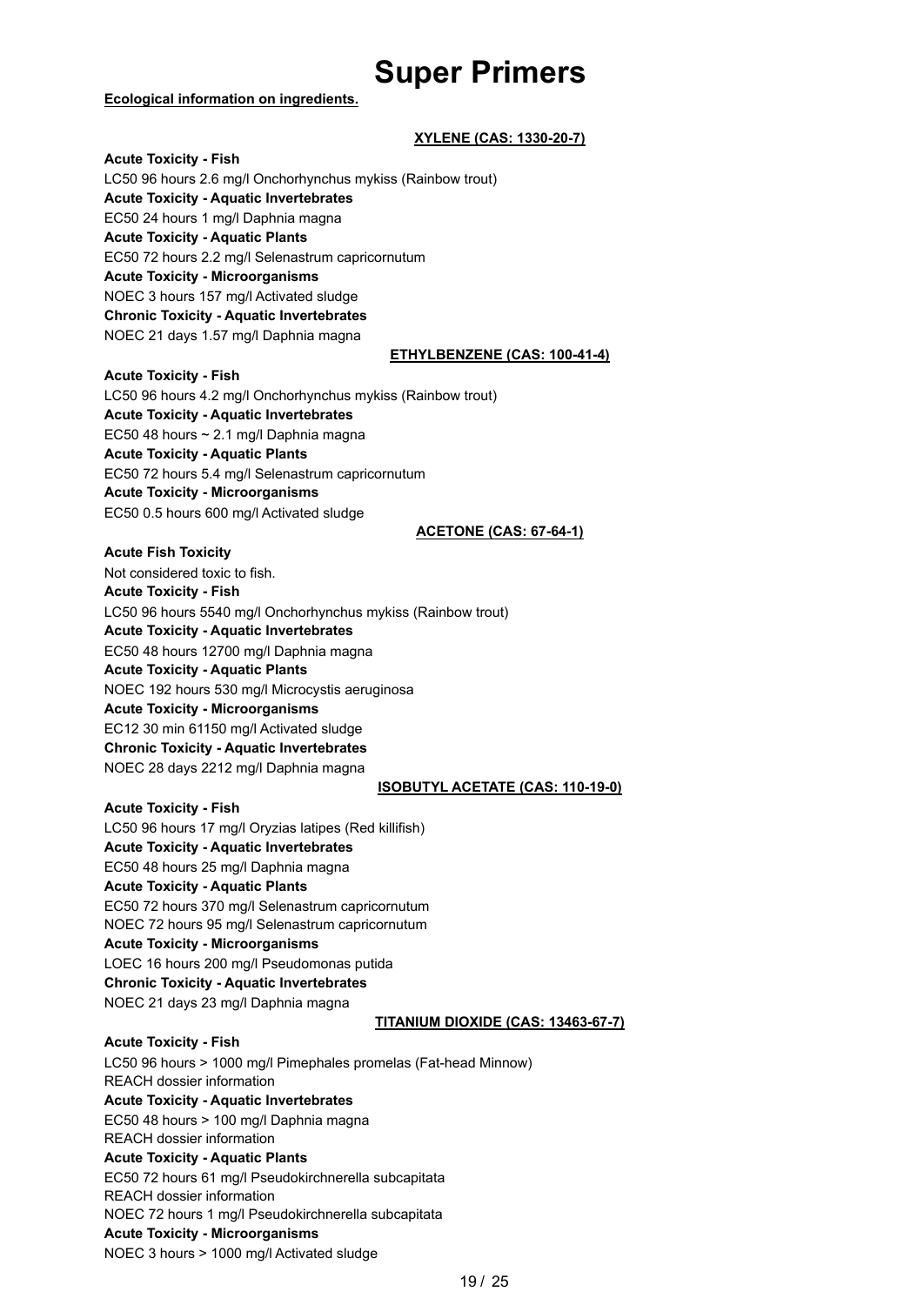REACH dossier information

### **12.2. Persistence and degradability**

### **Degradability**

The product contains volatile organic compounds (VOC) which will evaporate easily from all surfaces. Volatile substances are degraded in the atmosphere within a few days.

### **Ecological information on ingredients.**

### **XYLENE (CAS: 1330-20-7)**

**Phototransformation** Air. Half-life:  $\sim$  1.06 days Estimated Value **Stability (Hydrolysis)** No significant reaction in water. **Biodegradation** Water Degradation (68%) 10 days The substance is readily biodegradable.

### **ETHYLBENZENE (CAS: 100-41-4)**

### **Degradability**

The substance is readily biodegradable. **Phototransformation** Air. Degradation (50%) 2.3 days **Stability (Hydrolysis)** No significant reaction in water. **Biodegradation** Water Degradation (79%) 28 days

### **ACETONE (CAS: 67-64-1)**

### **Phototransformation**

Air. DT50 20 ~ 115 days **Stability (Hydrolysis)** No significant reaction in water. **Biodegradation** Water and Sediment Degradation (90%) 28 days The substance is readily biodegradable.

### **ISOBUTYL ACETATE (CAS: 110-19-0)**

**Phototransformation** Air. Half-life:  $\sim$  3.5 days Estimated Value **Stability (Hydrolysis)** pH7 Half-life: ~ 40 months Estimated Value **Biodegradation**

Water and Sediment Degradation (74%) 10 days The substance is readily biodegradable.

**TITANIUM DIOXIDE (CAS: 13463-67-7)**

### **Degradability**

The product is not biodegradable. **Stability (Hydrolysis)** No significant reaction in water. **Biodegradation** Not Applicable - Inorganic chemical. **12.3. Bioaccumulative potential**

### **Bioaccumulative potential**

The product does not contain any substances expected to be bioaccumulating. **Partition coefficient** Not available.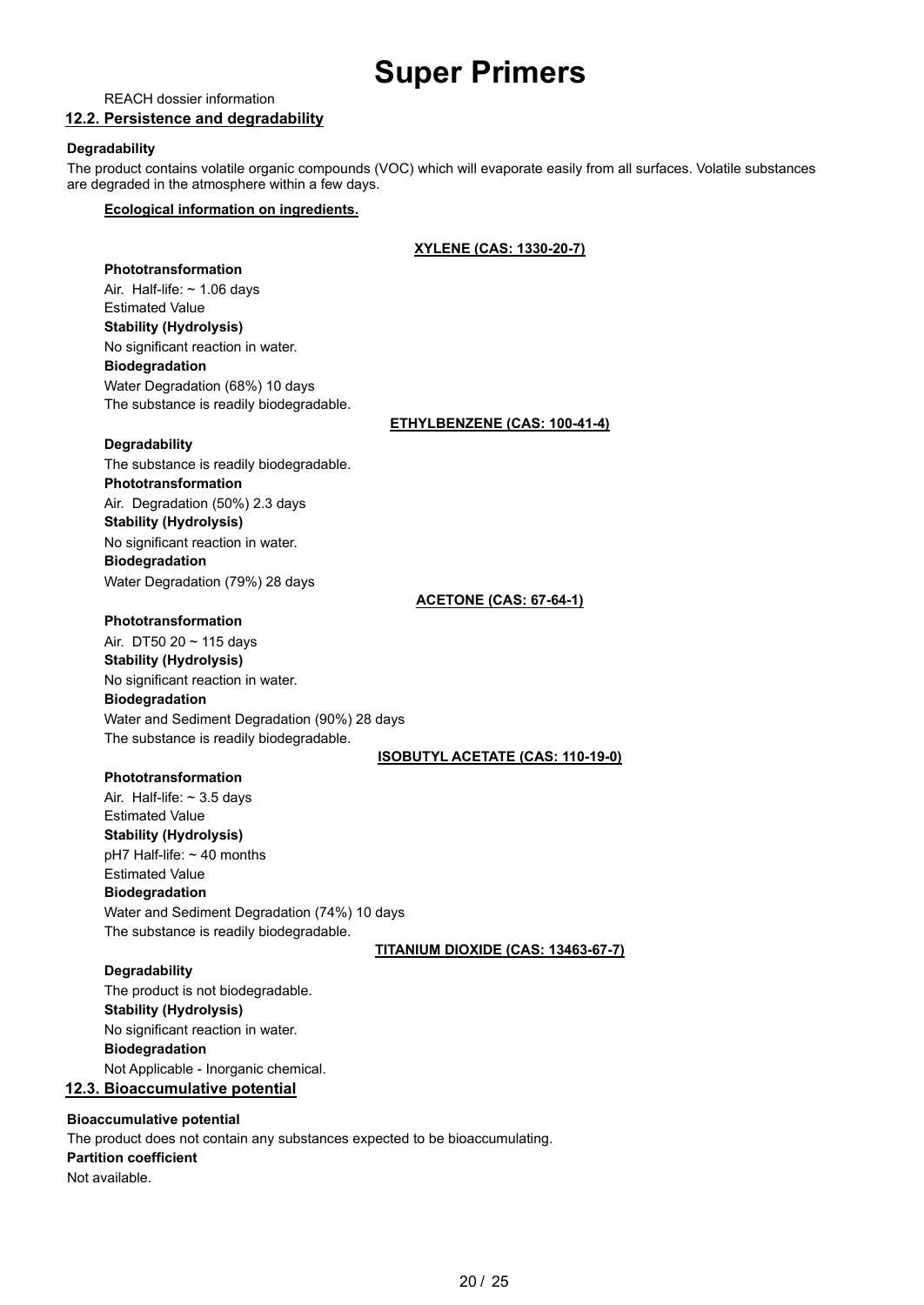### **Ecological information on ingredients.**

### **Bioaccumulative potential** Will not bio-accumulate. **Bioaccumulation factor** BCF < 26 Onchorhynchus mykiss (Rainbow trout) **Partition coefficient** log Pow  $\sim$  3.1

### **ETHYLBENZENE (CAS: 100-41-4)**

**XYLENE (CAS: 1330-20-7)**

### **Bioaccumulative potential** Will not bio-accumulate.

**Partition coefficient** log Pow 3.6

### **ACETONE (CAS: 67-64-1)**

### **Bioaccumulative potential**

Will not bio-accumulate. **Bioaccumulation factor** BCF 3 Estimated Value **Partition coefficient** log Pow - 0.24

### **ISOBUTYL ACETATE (CAS: 110-19-0)**

### **Bioaccumulative potential**

The product is not bioaccumulating. **Bioaccumulation factor** BCF 15.3 Estimated Value **Partition coefficient** log Pow 2.3

### **TITANIUM DIOXIDE (CAS: 13463-67-7)**

**Bioaccumulative potential** Will not bio-accumulate. **Bioaccumulation factor** Not Applicable - Inorganic chemical. **Partition coefficient** Not Applicable - Inorganic chemical.

### **12.4. Mobility in soil**

### **Mobility:**

The product is immiscible with water and will spread on the water surface. The product contains volatile organic compounds (VOC) which will evaporate easily from all surfaces.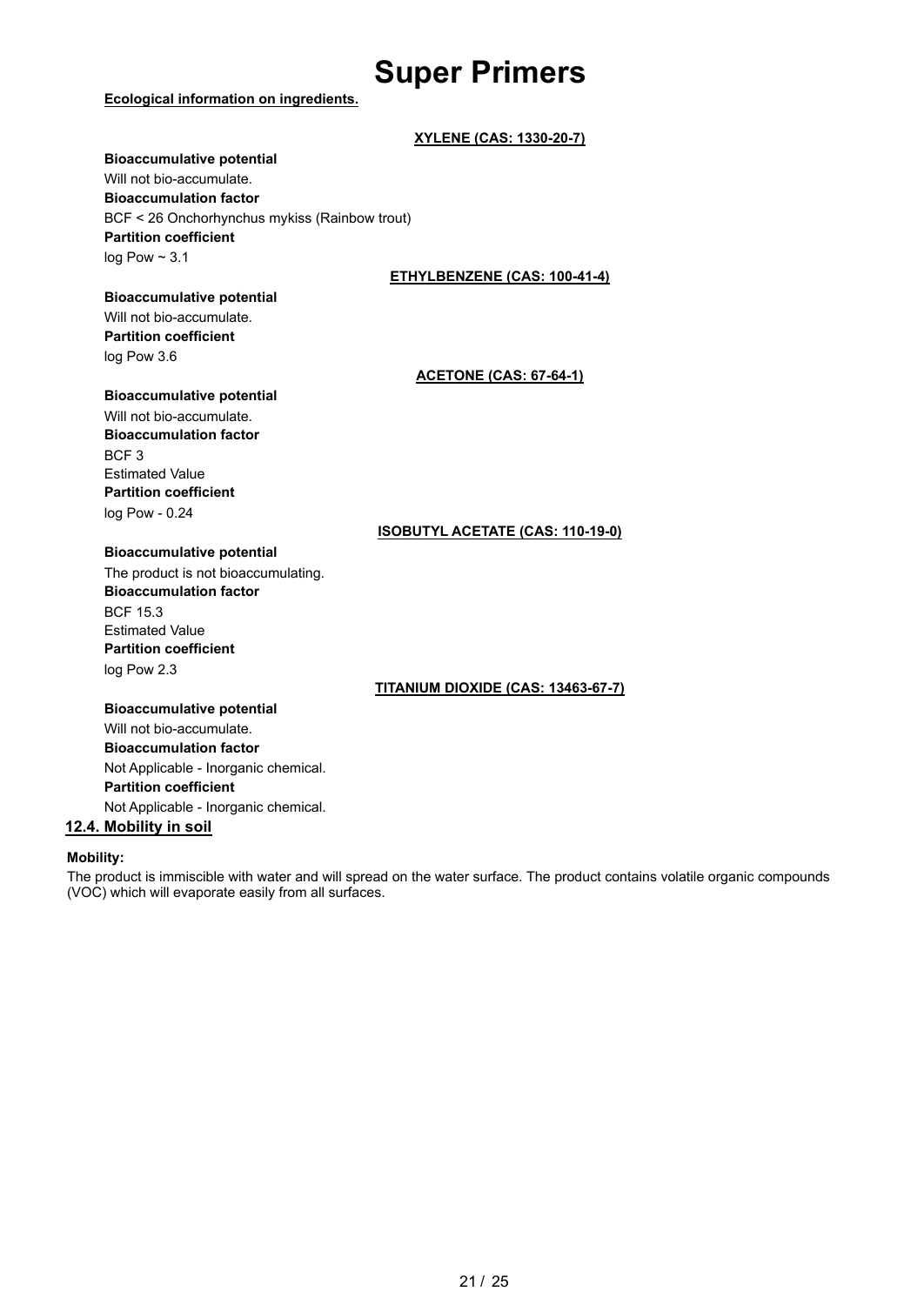### **Ecological information on ingredients.**

### **XYLENE (CAS: 1330-20-7)**

### **Mobility:**

Volatile The product is insoluble in water and will spread on the water surface. **Adsorption/Desorption Coefficient** Soil log Koc ~ 2.7 **Henry's Law Constant** ~ 623 Pa m3/mol @ 25 °C Estimated Value **Surface tension**  $\sim$  29 mN/m @ 25 °C **ETHYLBENZENE (CAS: 100-41-4)**

### **Mobility:**

Volatile The product is immiscible with water and will spread on the water surface. **Henry's Law Constant** 0.0083 atm m3/mol 25 **Surface tension** 71.2 mN/m 23

### **ACETONE (CAS: 67-64-1)**

### **Mobility:**

Highly volatile. The product is water soluble and may spread in water systems. **Henry's Law Constant** 2.303 Pa m3/mol @ 15 °C **Surface tension** 23.3 mN/m @ 20 °C

### **ISOBUTYL ACETATE (CAS: 110-19-0)**

### **Mobility:**

Volatile The product is insoluble in water and will spread on the water surface. **Adsorption/Desorption Coefficient** Soil log Koc < 3 Estimated Value **Henry's Law Constant**

41.6 Pa m3/mol **Surface tension** 62.5 mN/m @ 20 °C

### **TITANIUM DIOXIDE (CAS: 13463-67-7)**

### **Mobility:**

The product is non-volatile. The product is insoluble in water and will sediment in water systems. **12.5. Results of PBT and vPvB assessment**

This product does not contain any PBT or vPvB substances.

### **Ecological information on ingredients.**

### **XYLENE (CAS: 1330-20-7)**

Not Classified as PBT/vPvB by current EU criteria.

**ETHYLBENZENE (CAS: 100-41-4)**

Not Classified as PBT/vPvB by current EU criteria.

**ACETONE (CAS: 67-64-1)**

Not Classified as PBT/vPvB by current EU criteria.

**ISOBUTYL ACETATE (CAS: 110-19-0)**

Not Classified as PBT/vPvB by current EU criteria.

**TITANIUM DIOXIDE (CAS: 13463-67-7)**

Not Classified as PBT/vPvB by current EU criteria.

### **12.6. Other adverse effects**

Not applicable.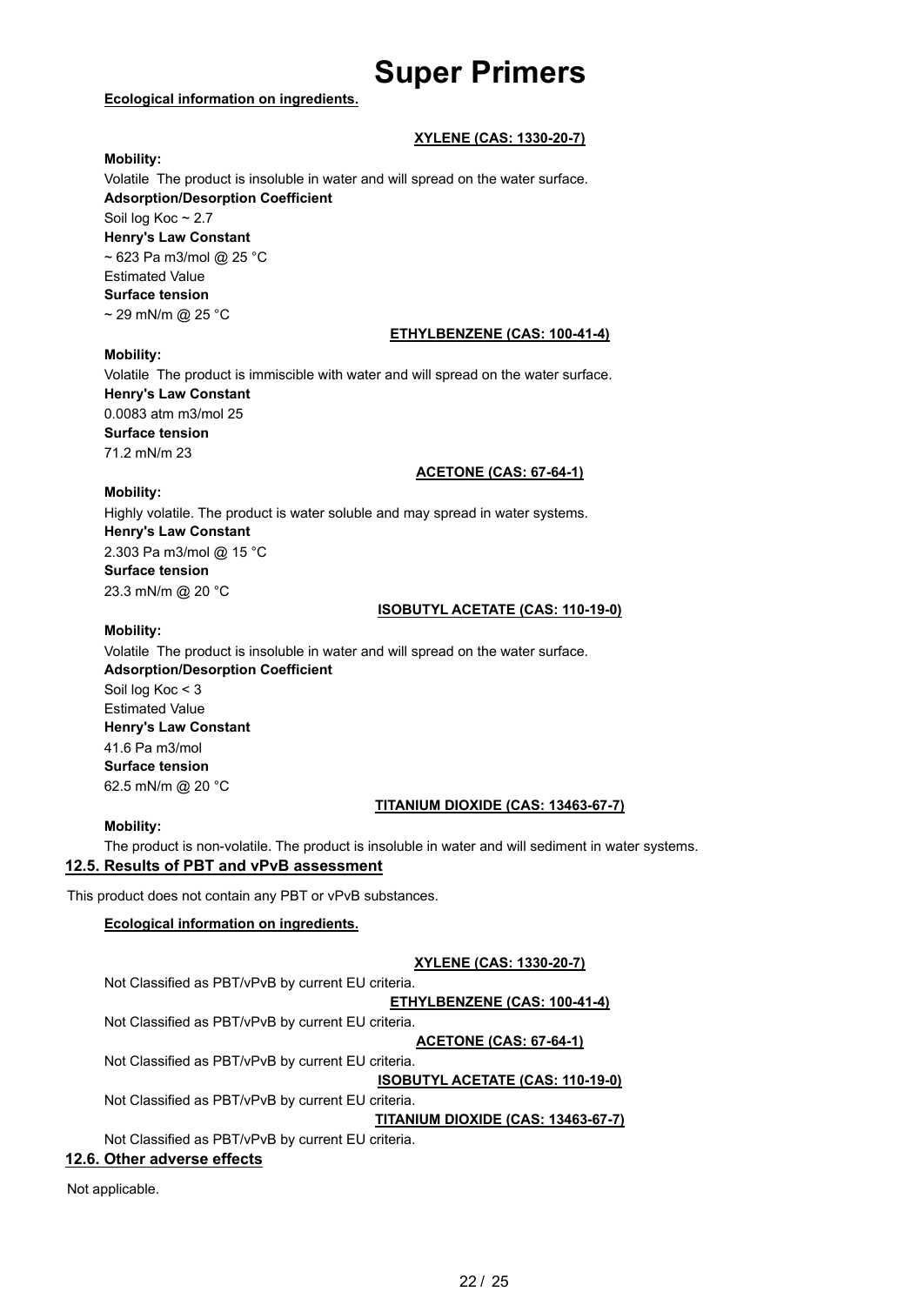### **Ecological information on ingredients.**

|             | <b>XYLENE (CAS: 1330-20-7)</b>          |
|-------------|-----------------------------------------|
| None known. |                                         |
| None known. | ETHYLBENZENE (CAS: 100-41-4)            |
|             | <b>ACETONE (CAS: 67-64-1)</b>           |
| None known. |                                         |
| None known. | <b>ISOBUTYL ACETATE (CAS: 110-19-0)</b> |
|             | TITANIUM DIOXIDE (CAS: 13463-67-7)      |
| None known. |                                         |

### **SECTION 13: DISPOSAL CONSIDERATIONS**

### **General information**

When handling waste, consideration should be made to the safety precautions applying to handling of the product. Do not puncture or incinerate even when empty.

### **13.1. Waste treatment methods**

Make sure containers are empty before discarding (explosion risk). Dispose of waste and residues in accordance with local authority requirements.

#### **Waste Class**

European Waste Catalogue (EWC) : 08 01 11 (waste paint and varnish containing organic solvents or other dangerous substances).

### **SECTION 14: TRANSPORT INFORMATION**

### **14.1. UN number**

| UN No. (ADR/RID/ADN) | 1950 |
|----------------------|------|
| UN No. (IMDG)        | 1950 |
| UN No. (ICAO)        | 1950 |

**14.2. UN proper shipping name**

**Proper Shipping Name** AEROSOLS (IATA : Aerosols, flammable)

### **14.3. Transport hazard class(es)**

| <b>ADR/RID/ADN Class</b>   | 2(5F) |
|----------------------------|-------|
| <b>ADR Label No.</b>       | 21    |
| <b>IMDG Class</b>          | 21    |
| <b>ICAO Class/Division</b> | 21    |
| <b>Transport Labels</b>    |       |



### **14.4. Packing group**

Not applicable.

### **14.5. Environmental hazards**

**Environmentally Hazardous Substance/Marine Pollutant** No.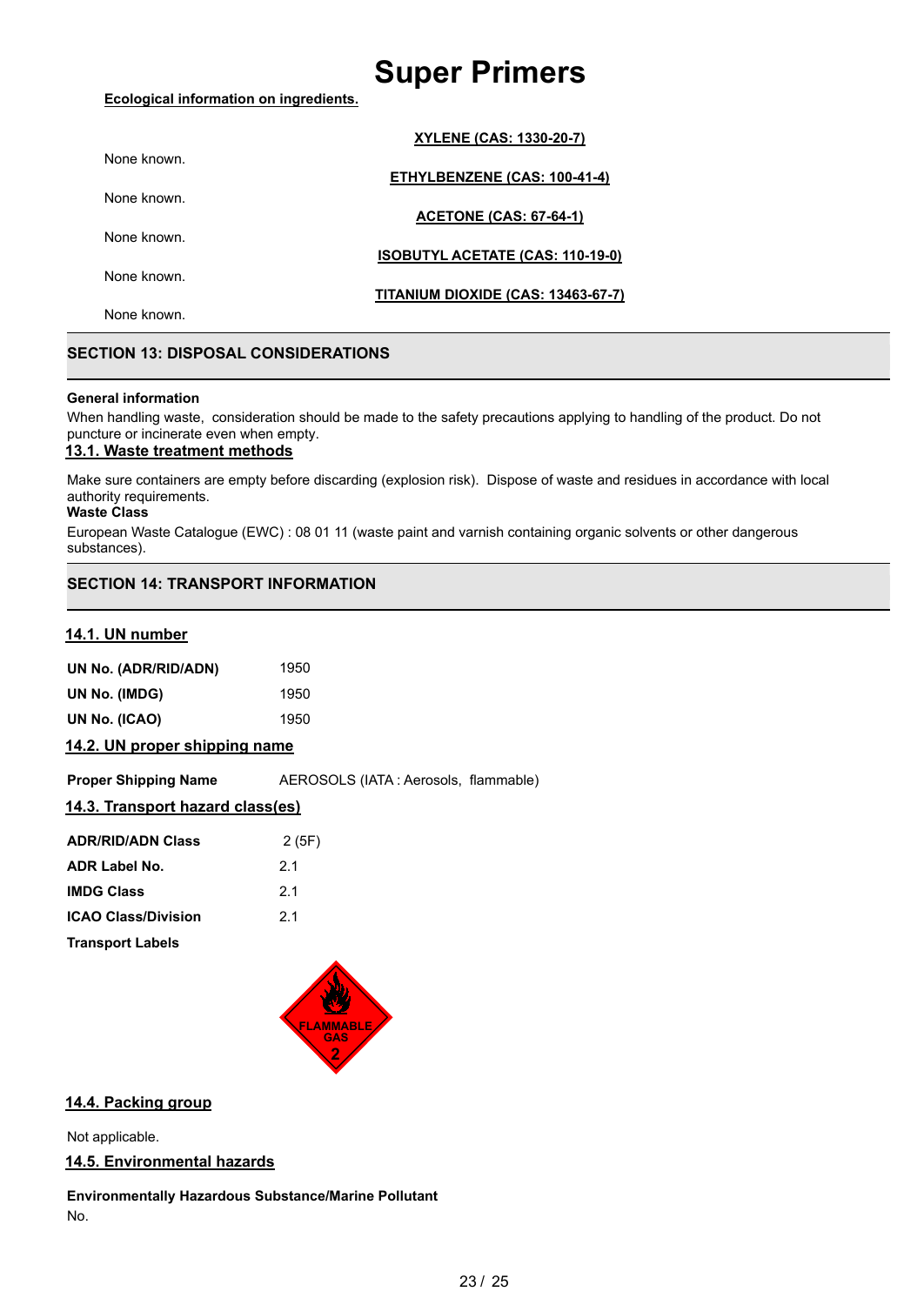### **14.6. Special precautions for user**

**EMS** F-D, S-U

**Tunnel Restriction Code** (D)

### **14.7. Transport in bulk according to Annex II of MARPOL73/78 and the IBC Code**

Not relevant

### **SECTION 15: REGULATORY INFORMATION**

### **15.1. Safety, health and environmental regulations/legislation specific for the substance or mixture**

### **Approved Code Of Practice**

British Aerosol Manufacturers Association Standard

### **EU Legislation**

Dangerous Preparations Directive 1999/45/EC. Regulation (EC) No 1907/2006 of the European Parliament and of the Council of 18 December 2006 concerning the Registration, Evaluation, Authorisation and Restriction of Chemicals (REACH), establishing a European Chemicals Agency, amending Directive 1999/45/EC and repealing Council Regulation (EEC) No 793/93 and Commission Regulation (EC) No 1488/94 as well as Council Directive 76/769/EEC and Commission Directives 91/155/EEC, 93/67/EEC, 93/105/EC and 2000/21/EC, including amendments. Regulation (EC) No 1272/2008 of the European Parliament and of the Council of 16 December 2008 on classification, labelling and packaging of substances and mixtures, amending and repealing Directives 67/548/EEC and 1999/45/EC, and amending Regulation (EC) No 1907/2006 with amendments.

### **National Regulations**

The Aerosol Dispensers Regulations 2009 (SI 2824) The Chemicals (Hazard Information and Packaging for Supply) Regulations 2009 (S.I 2009 No. 716).

### **Health and Environmental Listings**

Regulation EC 2037/2000 on substances that deplete the ozone layer. Regulation EC 850/2004 on persistent organic pollutants. Regulation EC 689/2008 concerning the export and import of dangerous chemicals. None of the ingredients are listed.

**Authorisations (Title VII Regulation 1907/2006)**

No specific authorisations are noted for this product.

#### **Restrictions (Title VIII Regulation 1907/2006)**

No specific restrictions of use are noted for this product.

### **Seveso Category (Directive 2012/18/EU)**

P3a (FLAMMABLE AEROSOLS). Lower Tier Requirements 150 tonnes. Upper Tier Requirements 500 Tonnes.

### **15.2. Chemical Safety Assessment**

No chemical safety assessment has been carried out.

### **SECTION 16: OTHER INFORMATION**

| <b>Revision Date</b>        | 24/10/2012                                                                                       |
|-----------------------------|--------------------------------------------------------------------------------------------------|
| <b>Supersedes date</b>      | 12/08/2011                                                                                       |
| <b>Risk Phrases In Full</b> |                                                                                                  |
| R <sub>12</sub>             | Extremely flammable.                                                                             |
| R <sub>10</sub>             | Flammable.                                                                                       |
| R20/22                      | Harmful by inhalation and if swallowed.                                                          |
| R20/21                      | Harmful by inhalation and in contact with skin.                                                  |
| R <sub>20</sub>             | Harmful by inhalation.                                                                           |
| R52/53                      | Harmful to aquatic organisms, may cause long-term adverse effects in the aquatic<br>environment. |
| <b>R65</b>                  | Harmful: may cause lung damage if swallowed.                                                     |
| R <sub>11</sub>             | Highly flammable                                                                                 |
| R36                         | Irritating to eyes.                                                                              |
| <b>R37</b>                  | Irritating to respiratory system.                                                                |
| R38                         | Irritating to skin.                                                                              |
| NC.                         | Not classified.                                                                                  |
| R66                         | Repeated exposure may cause skin dryness or cracking.                                            |
| R51/53                      | Toxic to aquatic organisms, may cause long-term adverse effects in the aquatic environment.      |
| R67                         | Vapours may cause drowsiness and dizziness.                                                      |